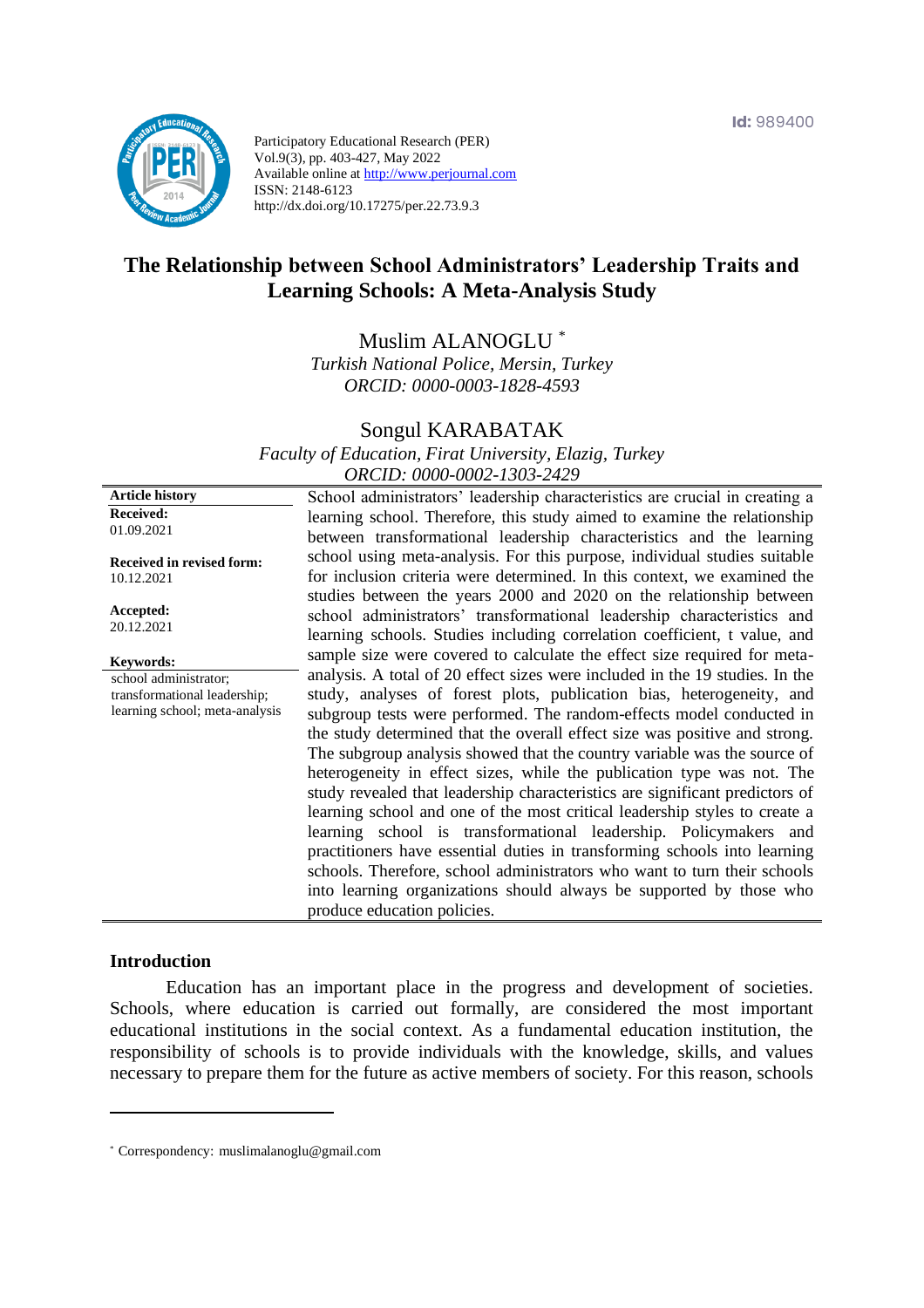should transform into learning organizations to adapt to the constantly changing world (Ababneh, 2009). The learning capacity of schools is related to realizing their goals and their survival, and this capacity is associated with a large number of organizational outputs (Bil, 2018; Galimaka, 2012; Rashid & Mansor, 2018; Srimulyani & Hutajulu, 2013; Alanoglu, 2014). Although today's schools are expected to equip students with the knowledge and skills they will need to succeed in an uncertain and ever-changing future, many schools and teachers seem unable to develop the practices required to meet the needs of twenty-firstcentury students (Organization for Economic Development and Cooperation [OECD], 2016). Schools can provide students with the knowledge and skills by keeping their continuous learning mechanisms active. This situation necessitates the transformation of schools into learning organizations. Each student's learning style is different also reveals the necessity for schools to be learning organizations (Middlewood, Parker, & Beer, 2005).

The need to adapt makes it inevitable for schools to change to be effective (Kursunoglu & Tanriogen, 2009). Considering that the administrators will initiate the change in schools, administrators should use various leadership styles to facilitate this change (ChanLin, Hong, Horng, Chang, & Chu, 2006). Other leadership styles, except transformational leadership, bring only short-term solutions to change. Nevertheless, since change and transformation create the basis of transformational leadership, transformational leaders ensure the transition and development of the school in every aspect by providing their continuous development (Celep, 2004).

School leaders who understand the potential benefits of organizational learning processes are likely to create a shared vision and continually motivate employees to improve themselves. School administrators play an essential role in designing learning and teaching processes at school by influencing teacher beliefs, behaviors, and practices (Bellibas, Polatcan, & Kilinc, 2020). The research revealed that leadership has essential effects on increasing the quality of teaching in schools by affecting teachers' job satisfaction and cooperation levels, also show that school leadership affects school outcomes (Bellibas, Gumus, & Liu, 2020).

The responsibility of the administrators is not only to provide qualified personnel for the organizations but also to take the necessary precautions and make arrangements for the continuous development of this personnel on the job. It may take a long time for schools to observe the effects of the measures taken and the regulations made because the output of schools is well-educated people. In this respect, the work of school administrators is a little more complex and essential, and it is possible to overcome this difficulty by transforming schools into learning schools. However, administrators who do not learn cannot understand, and administrators with transformational leadership characteristics are more open to learning because these leaders focus on learning, teaching, and transforming the organization (Toremen, 2001). This research is considered vital because it synthesizes the studies in the literature to reveal the role of transformational leadership in creating a learning organization and will make a foresight about the role of transformational leadership in creating a learning school. School administrators, who are a dynamic pillar of learning schools, are expected to move away from traditional management roles, also have modern leadership skills, and transform their schools into organizations that produce, transfer and use the information to fulfill their roles and responsibilities (Erturk & Sezgin-Nartgun, 2019). For this reason, to determine the effect of school administrators on creating learning organizations, this study aimed to investigate the relationship between the transformational leadership characteristics of school administrators and the learning school. The impact of learning capacities on school outcomes and the role of school administrators in creating a learning school make it essential

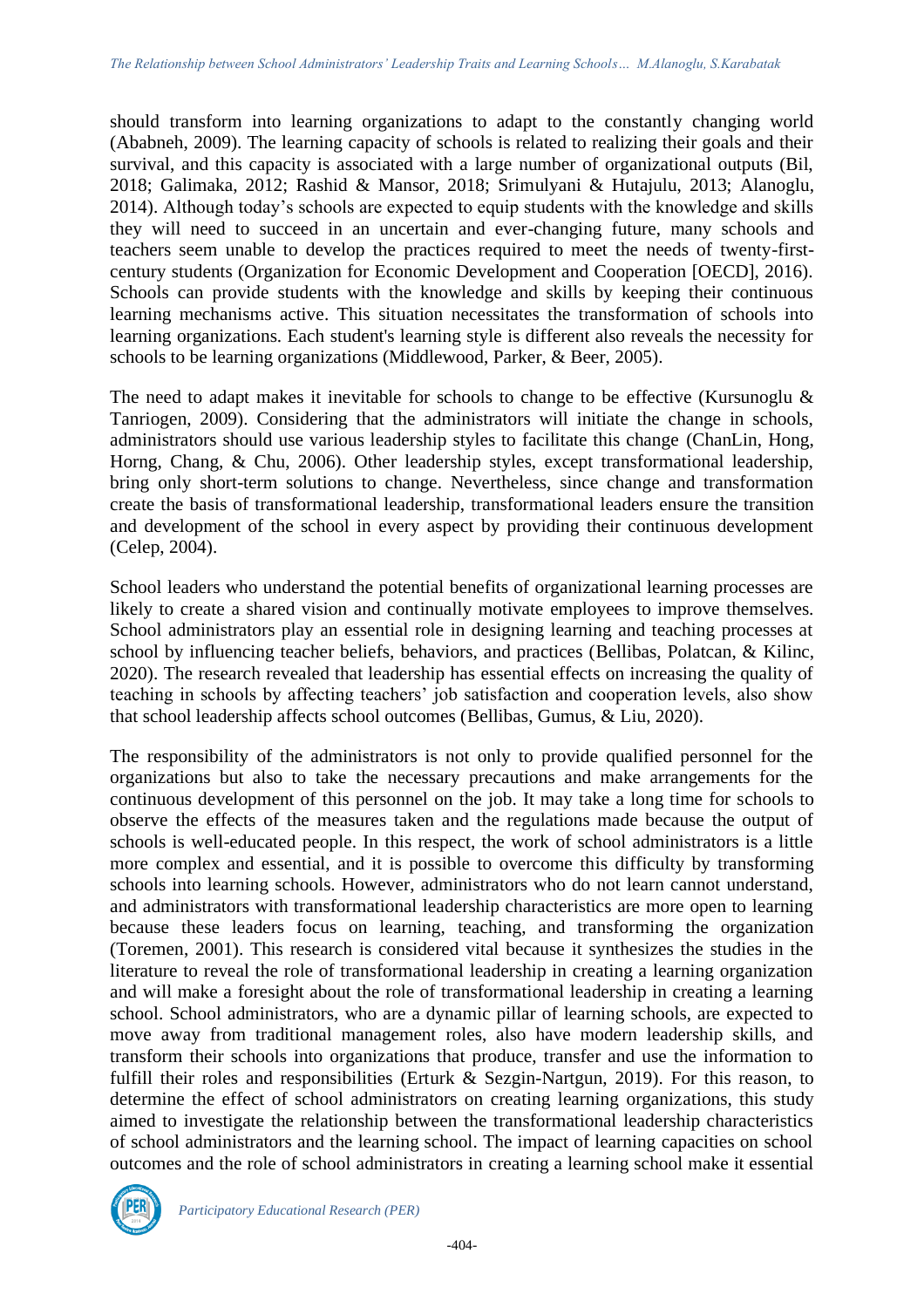to determine the transformational leadership characteristics of school administrators and the learning school relationship. In addition, it is expected to provide crucial clues in terms of attracting the attention of policymakers about how meaningful the relationship of transformational leadership characteristics with the learning school is in the training of school administrators. Studies were synthesized by the meta-analysis method to reveal the relationship in question. The advantage of synthesis research is that it combines and explains inconsistent results in the literature (Ustun, 2012). Since transformational leadership characteristics could be critical in transforming schools into learning organizations, it was essential to synthesize the relationship between this leadership feature and the learning school with meta-analysis. We sought answers to the following questions to achieve the aim of the study:

- (1) What is the effect size of the relationship between teachers' perceptions of learning schools and administrators' transformational leadership characteristics?
- (2) How is the relationship between teachers' perceptions of learning schools and administrators' transformational leadership characteristics moderated by the countries studied and publication type?

# *Conceptual Framework*

The conceptual framework of this study is built on transformational leadership's transformation of the school system into learning schools. School success depends on school leadership (Jacobson, 2011). School administrators are responsible for what teachers teach and students learn (Sergiovanni, 2001) causes attention to focus on the relationship between school leadership and learning school. School leadership, which can significantly affect organizational conditions, teacher behaviors, and students' learning outcomes (Hallinger, Piyaman, & Viseshsiri, 2017), influences student learning and creates a quality school vision. That leads to organizational learning processes where teachers share their learning with others and improve their good teaching skills. It is a necessary element for education (Hallinger, 2003). Revealing such a vision, which is needed to transform schools into learning organizations, is related to the transformational leadership characteristics of the school administrator (Dexter, 2008; Korkmaz, 2008; Mulford & Silins, 2003; Senge, Cambron-McCabe, Lucas, Smith, Dutton, & Klein, 2012). For this reason, transformational leadership is a crucial concept in learning schools. Because in learning schools, leaders always walk forward, regardless of their position in management or their hierarchical authority, and these leaders are transformational (Korkmaz, 2008). For this reason, empirical studies investigating the relationship between the transformational leadership characteristics of school administrators and the learning school formed the focus of this research.

#### *Literature Review*

The concepts of organizational learning, learning school, leadership, transformational leadership, and school administrators' leadership are examined in this section to understand the theoretical background of the research.

#### *Organizational Learning*

Contrary to the idea that systems emerged as a result of chaos, scientists who advocated the concept of living systems (e.g., Capra, 1996; Senge, 1990) argued that systems should be seen as complex fabrics that are constantly changing, interrelated, and interacting (Clarke, 2000). The need for constant movement and change necessitates the recognition of

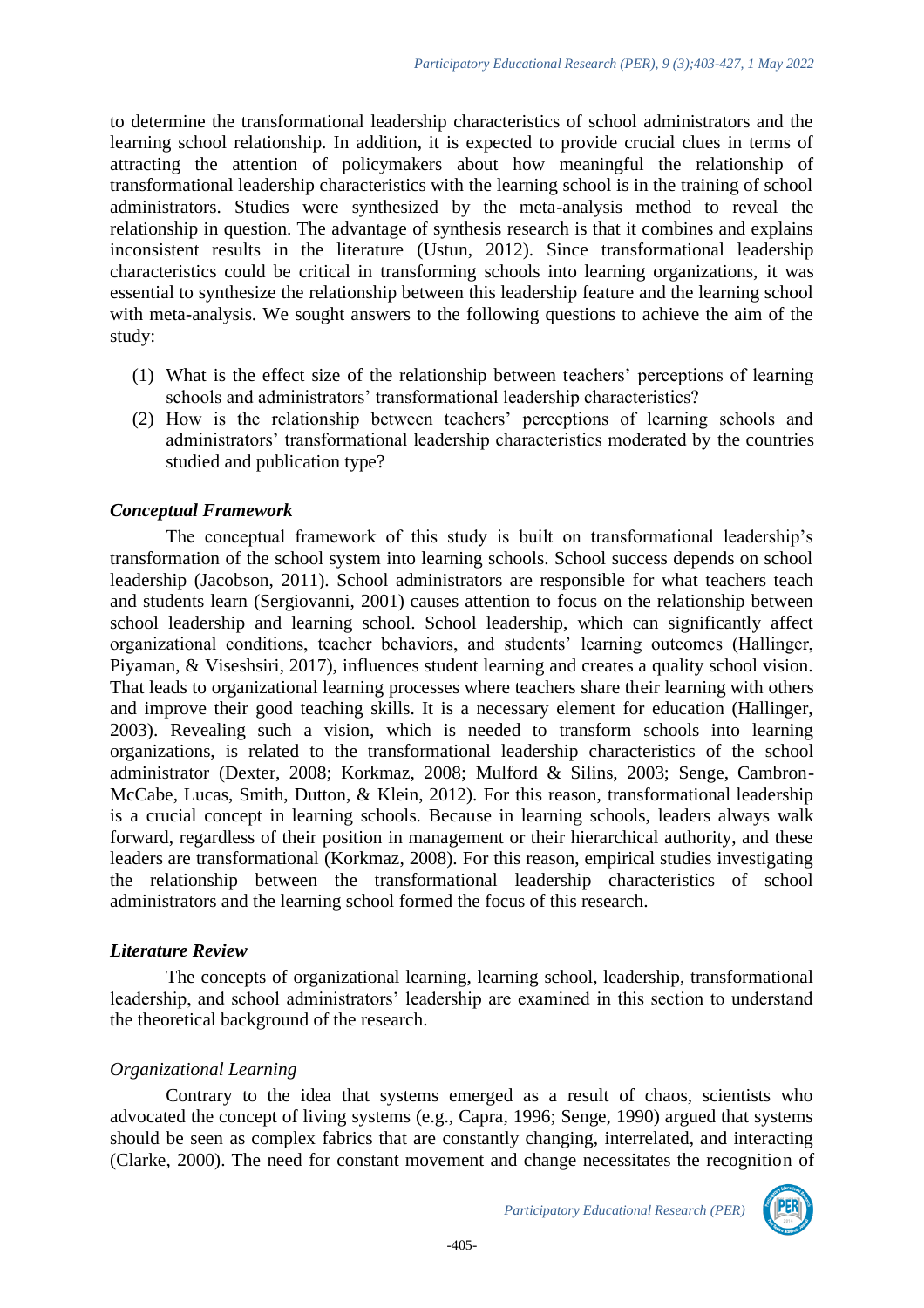innovations and organizational learning because organizational learning is a dynamic process that enables the organization to adapt to changes (Hosseini, Hajipour, Kaffashpoor, & Darikandeh, 2020).

Argyris and Schon (1978), one of the first researchers of organizational learning, stated that organizations learn during individual activities. Researchers considered organizational learning to identify, uncover, and correct errors. Organizational learning was defined by Stata (1989) as a process that takes place through shared understandings, knowledge and mental models, and past knowledge and experiences existing in organizational memory. Attitudes, practices, and strategies regarding organizational learning positively affect long-term performance outcomes (Garcia-Morales, Lopez-Martin, & Llamas-Sánchez, 2006). Organizations become learning organizations as a result of organizational learning. A learning organization is defined as renewing itself (Senge, 2011), constantly learning, and transforming (Marsick & Watkins, 1997). Organizational characteristics will emerge from effective leadership. These include mission and vision clarity, shared leadership and participation, encouraging organizational culture (Goh, 1998), and participatory decision making (Pedler, Burgoyn, & Boydell, 1991) are needed to create a learning organization. In addition, an organic and flexible organizational structure is also required (Fiol & Lyles, 1985).

Senge (2011) explains that the learning organization should have *personal mastery, mental models, shared vision, and team learning characteristics*. These features are not sufficient on their own and should be considered within the framework of *system thinking*. Of these characteristics, *personal mastery* is regarded as a process, not a goal or a solid-state. Personal mastery refers to the process of living and working towards a vision in line with one's values, in a state of continuous learning about themselves and the reality they are in (Bryant, 2020). Senge (2011) defines mental models as assumptions, generalizations, pictures, and images deeply rooted in our minds, and these models can affect how we understand the world and our actions. Organizational actions are also decided, shared, and put into practice through mental models. Therefore, the mental models of the decision-makers of the organization are significant. *Shared vision* is a development tool for organizational learning. The shared vision is a clear and familiar picture of a desired future state that members of an organization identify with themselves. It is an essential factor influencing knowledge acquisition and knowledge dissemination activities (Hoe, 2007). *Team learning;* touching on the importance of team members setting aside assumptions and establishing a dialogue to think together for real learning, Senge (2011) states that organizations cannot learn without team learning in today's organizations. Although organizations learn due to individuals learning, learning organizations emerge due to team learning. *Systems thinking*, defined as the fifth discipline by Senge, is the discipline needed to develop the other four disciplines. The discipline takes the other learning organization disciplines together and holds them together based on a coherent theory (Caldwell, 2012).

Apart from the five basic principles of organizational learning, there are also three essential elements. These are guiding ideas, innovations in the infrastructure, theories, tools, and methods. The crucial of these elements is to offer guiding ideas that school leaders can develop to get people to act together. It is also essential to redesign educational environments, educators, and available facilities to enable better learning. However, accomplished leaders can regulate some patterns and dynamics, research to take ideas further, and use different theories, tools, and methods (Senge et al., 2012).

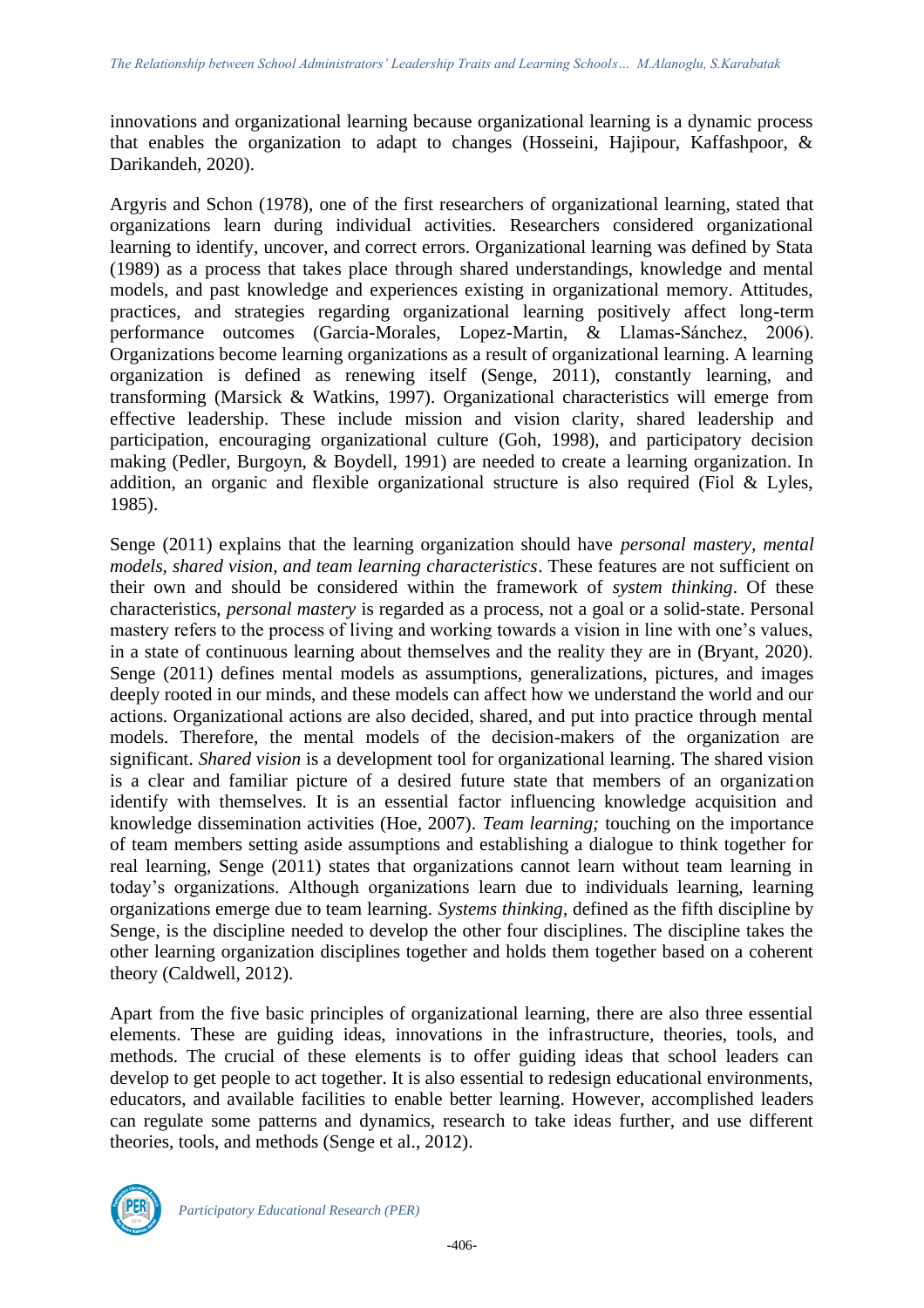Studies on organizational learning have generally focused on businesses. On the other hand, the theoretical framework on organizational learning and approaches inspired by and adapted from business theories are used in educational organizations. However, when it comes to knowledge and learning, the first thing that comes to mind is school. While the school should be at the center of the concept of organizational learning, its relationship with organizational learning is established at the level of the second link (Collinson & Cook, 2016). Especially after the emergence of school development models and total quality management approaches, the learning organization and organizational learning concepts have started to gain importance. While the concept of organizational learning defines the learning process, the learning organization defines the structure (Malhotra, 1996).

School administrators have the most active role in organizational learning in schools. School administrators ensure that individual learning is spread throughout the school in the organizational learning process. For this, they take the initiative to share the learned information with the group, interpret it together, and create a group understanding (Kocel, 2005). They involve not only teachers but also students and other staff in this process. Thus, school administrators transform schools into learning organizations.

# *Learning school*

Schools are modeled in a structure that adopts hierarchical, sequential, linear, and technical learning approaches that promote teaching, efficiency, and excellence, but will inevitably fail when faced with a new paradigm (Clarke, 2000). It is possible to say that schools will turn into a practical structure by increasing their capacity to adapt to change through learning from this structure that prevents them from being successful. Schools need to transform into a learning system to improve their learning capacities. As a learning organization, the school has a shared vision that acts as a motivating force to achieve individual and school goals, and this shared vision is not a starting point but the result of a process involving teachers, students, parents, and other stakeholders (Middlewood et al., 2005).

Schools become learning organizations by developing a vision focused on the learning of all students, creating opportunities for continuous learning, promoting team learning and collaboration, creating a culture of discovery, learning with and from the external environment and the more extensive learning system, and modeling and nurturing learning leadership (OECD, 2016). In a school that focuses on learning; it is believed that learning is a lifelong process, that success will be achieved as a result of effort, that everyone in the school can learn and develop, and that families should be included in teamwork and school processes (Middlewood et al., 2005). The school increases its capacity to adapt to new environments and conditions as its members learn, individually and together, to realize their vision. The managers create the vision, motivation, and organizational structures for the learning organization and develop the organization (Senge, 2011). Leadership that reinforces learning is required for this development (Garvin, Edmondson, & Gino, 2008). In other words, although the leader and other stakeholders have responsibilities in the learning school, it would be appropriate to say that the leadership of the school administrator plays a vital role in creating a learning school. Because in the leadership of learning schools, it is possible to go beyond "the school administrator does the right thing" (Senge, 2014).

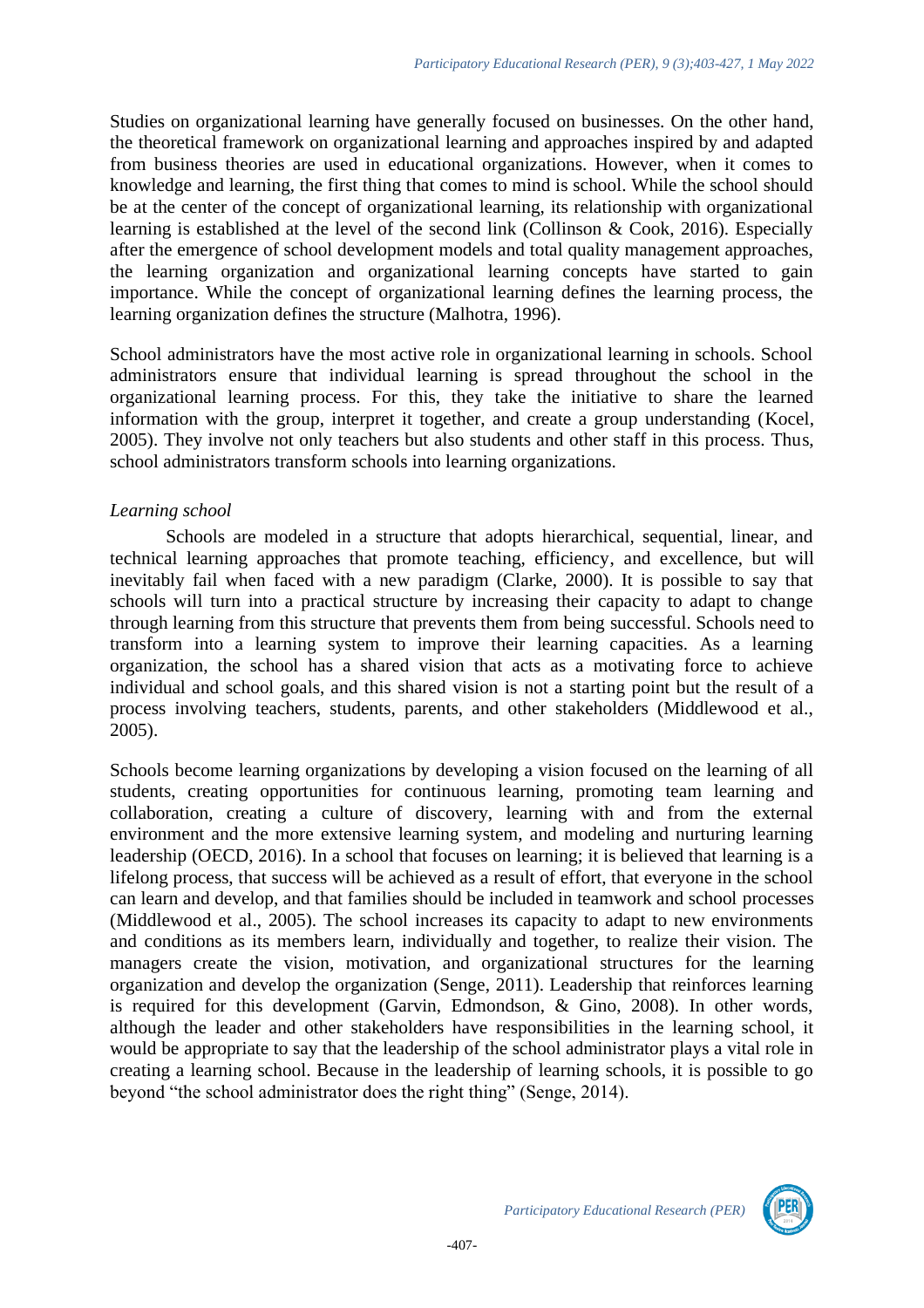### *Leadership and transformational leadership*

Leadership is a concept that has been emphasized for many years, and the success of individuals and organizations today largely depends on the success of the leaders. Therefore, the need for influential leaders and the discussions about leadership is increasing day by day (Bolden, 2004). Although it is a concept that has been extensively researched, defining leadership is not easy. Bennis (1989) states that leadership is like beauty, it is difficult to explain, but it can be recognized when seen. Turan (2020) says that there are nearly 350 definitions of leadership in the literature, and each of these definitions emphasizes a different feature of leadership. Yukl (2010), one of the pioneers of leadership research, defines leadership as a process of social influence. Similarly, Kruse (2013) states that although it is attributed to the top manager in the organization, leadership is a process of social power that maximizes the efforts of others towards achieving a goal. Definitions are made in different ways, but in almost all definitions, that leadership includes impact.

On the other hand, leadership involves reaching the goal and needs followers (Lunenburg & Ornstein, 2013). According to Turan (2020), influence is related to the essence of leadership, the context of group leadership, objectives are related to the direction of leadership, and followers are associated with the existence of leadership. This definition draws a basic framework for leadership.

In the learning organization, the leader provides opportunities for employees to express their ideas and demonstrate their skills in developing collective mental models (Celik, 2012). The leader aims not to create a learning organization but to support individuals in how they will cooperate as they learn (Senge et al., 2012). The leader initiates actions to achieve learning goals, creates an equitable environment for all, and is confident that mistakes are a natural part of the learning process (Goh & Ryan, 2002). Realizing such practices is related to the leadership styles exhibited in the organization. The potential of leadership styles shown by managers to provide innovation in the organization has caused studies on leadership to focus primarily on leadership styles (Chen & Li, 2013). Leadership style can reflect the leader's management philosophy, worldview, and personality. The leaders' attitude towards their role and employees' role stands out as the main factor determining the leadership style (Denison & Mishra, 1995).

As a leadership style, transformational leadership requires a separate effort in making and implementing joint decisions, especially with its employees. Transformational school leaders significantly increase teachers' commitment to the organization by enabling them to participate in various decisions (Leithwood, 1994) and delegate authority to students and teachers when necessary to create a shared culture at school (Jason, 2000). Therefore, transformational leadership skills are essential in creating learning organizations. Because transformational leaders build, manage, motivate, and support teams for organizational learning. Besides, transformational leaders encourage followers mentally, provide inspirational motivation and support them with self-confidence behaviors (Popper & Lipshitz, 2000).

Transformational leadership focuses on some leadership behaviors that increase the motivation and performance of employees (Leithwood & Jantzi, 2006). Transformational leadership is leadership where the leader and followers help each other reach a higher level of morale and motivation (Burns, 1978). Transformational leaders are also more successful than other leaders in motivating and empowering employees (Susan & Whiteley, 2007). Transformational leadership is considered the most active and effective leadership style that

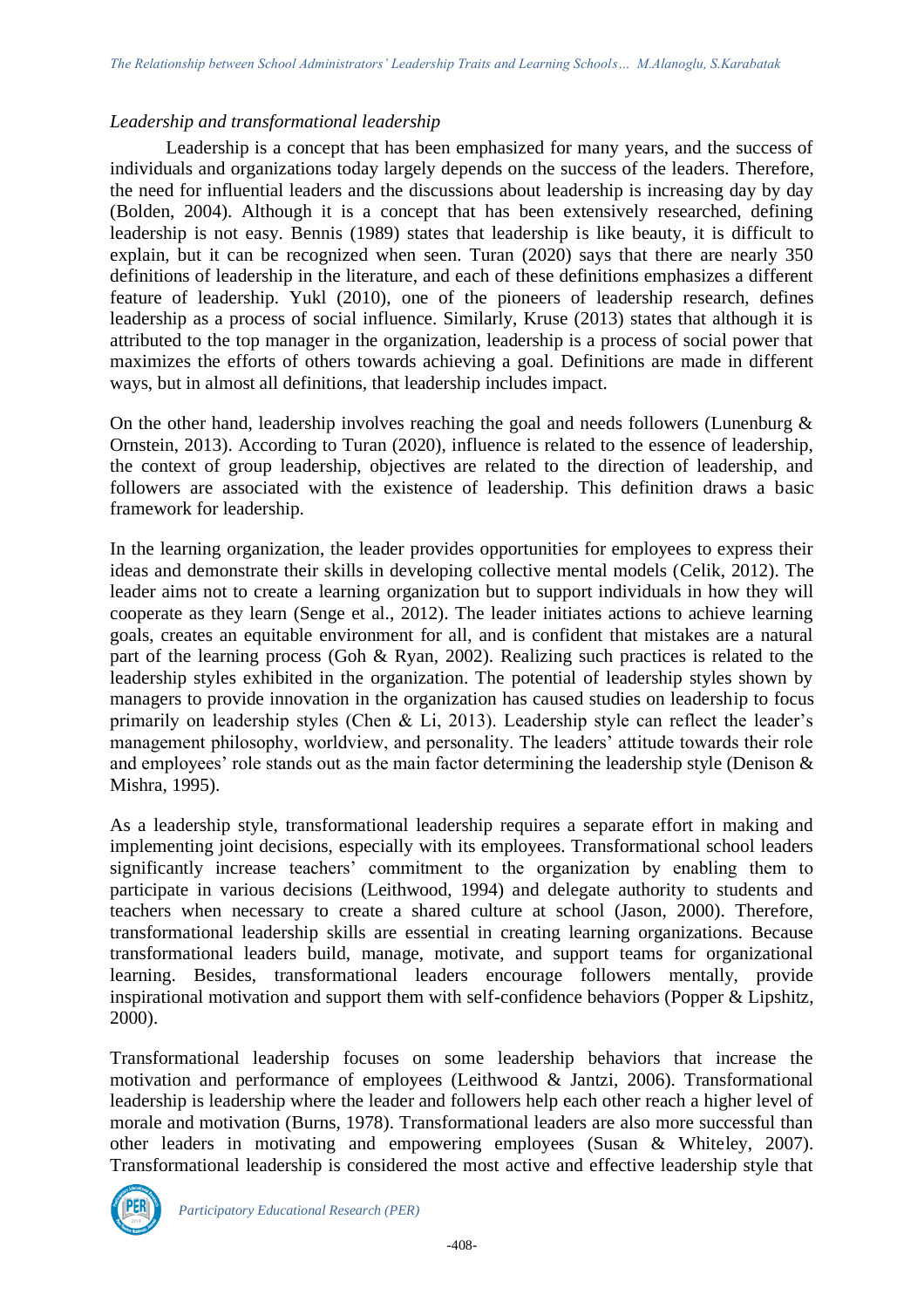encourages followers to perform beyond their official duties (Rubin, Munz, & Brommer, 2005). This leadership style plays an essential role in school development and educational change (Leithwood & Sleegers, 2006). There is a very high relationship between transformational leadership, organizational learning mechanisms, and organizational values (Lipshitz, Popper, & Friedman, 2002).

# *School administrators' leadership*

Effective and leading school administrators are likely to be more effective when they take a critical view of their schools' policies, practices, and procedures and develop a deep understanding of the cultures, norms, values, and expectations of students' families (Leithwood, 2021). However, the ever-increasing speed of technological development requires schools to change and develop. Moreover, school administrators are the most superior force that triggers change and reform. For this reason, it is expected that administrators in twenty-first-century schools have the expertise and will to recognize, develop and promote effective learning, encouraging teachers to improve their learning (Middlewood et al., 2005). The central role of school administrators can be to remove the obstacles to organizational learning by supporting or developing the learning needed (Middlewood et al., 2005). School leaders have essential effects on increasing the learning capacity of schools (Louis, Dretzke, & Wahlstrom, 2010) because school leadership can affect the teaching practices of teachers inside and outside the classroom to improve student learning. An effective school leader can direct teachers' emotions and tendencies by influencing teachers' self-efficacy, collective competence, commitment, and confidence (Leithwood, Sun, & Pollock, 2017; Singh, 2018). School leadership also matters an excellent deal to students' learning, and its contributions to such learning are primarily indirect (Leithwood, Sun, & Schumacker, 2020), and it is assumed that influential school leaders effectively set vision and goals to increase student learning (Hallinger, 2011). Everyone has a role to play, not just school administrators, to realize changes that improve personal and collective activity. Therefore, it is believed that in learning schools, the leader and other stakeholders are responsible (Clarke, 2000). In this sense, it can be crucial for the leaders in the learning school to determine the roles and responsibilities, share the authority, and make the schools renew, develop, and transform themselves.

# **Method**

This section explained the research model, data collection and inclusion criteria, data coding, and analysis.

# *Research Model*

This study aimed to synthesize the results of empirical studies examining the relationship between the transformational leadership characteristics of school administrators and learning schools. For this reason, we used the meta-analysis method in the present study. The meta-analysis can be defined as the classification of research on a determined subject within the framework of specific criteria, comparing and combining the quantitative findings of these studies with statistical methods and obtaining a general result as a result of calculating the effect sizes (Cohen, Manion, & Morrison, 2011; Dincer, 2014). The effect size is the value that shows the size of the relationship between the variables and is also the basic unit used in the meta-analysis with different methods (Sen, 2019).

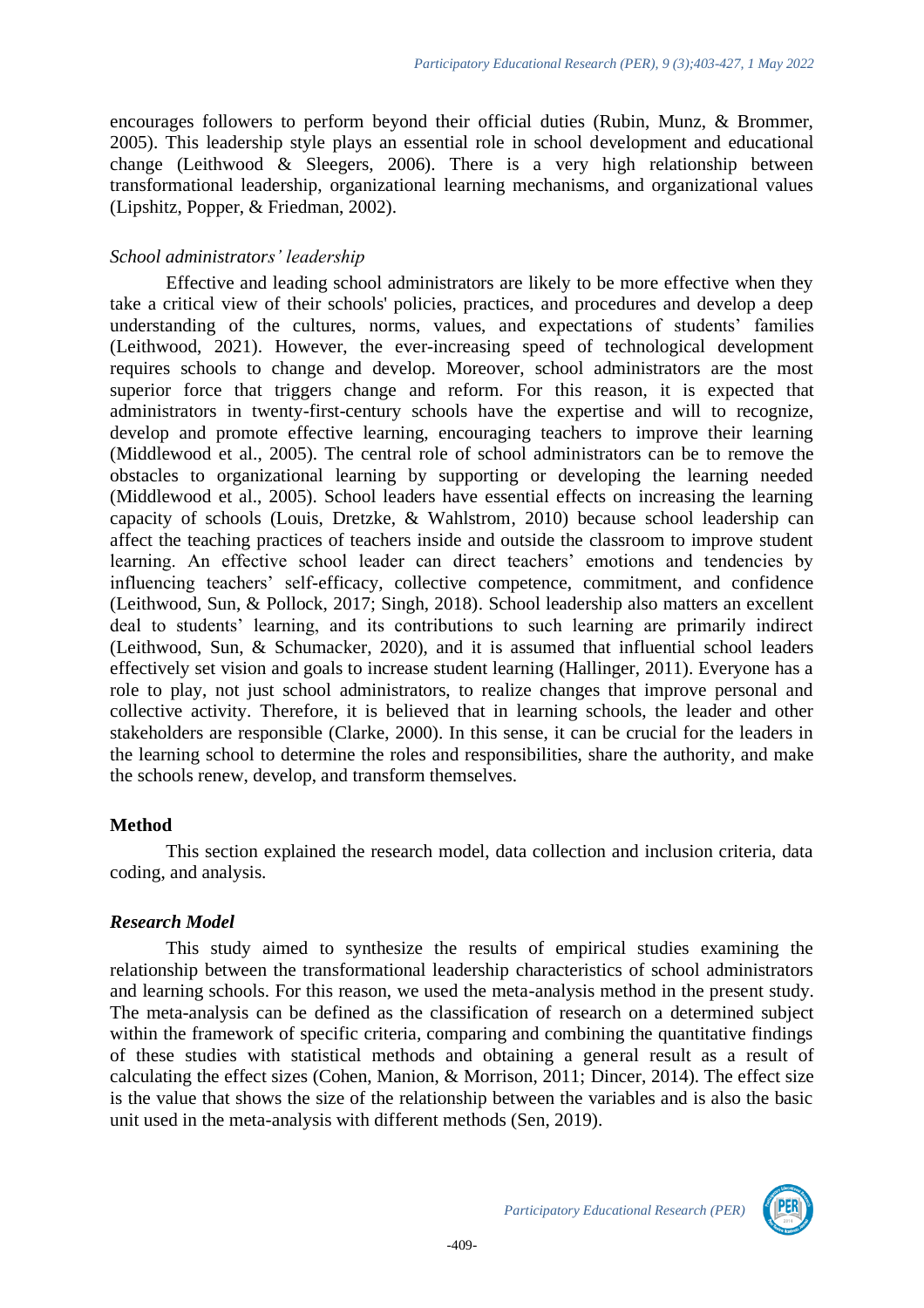#### *Databases and inclusion criteria*

The study data was gathered in January 2021. Within the scope of the research, searched in ScienceDirect, Scopus, The Council of Higher Education Thesis Center, and Proquest databases as well as ERIC, EBSCOhost, ULAKBIM TR, and Google Academic indexes by using the key terms "transformational leadership", "organizational learning", "learning organization" and "learning school" in Turkish and English. As a result of the search, 867 studies were found, including transformational leadership characteristics and learning schools in educational institutions. The number of studies examining the relationship between both variables was found to be 87. Thirty-one of these studies are postgraduate thesis, 47 are articles, and nine are conference papers. It was observed that some of the articles (n=3) in question were derived from postgraduate theses, and these articles were not taken into account. The other 84 studies were examined considering the following criteria, and studies that did not meet these criteria were excluded from the scope of the study. The criteria considered in the study are presented, respectively.

- (1) Studies should be published from the beginning of 2000 to 2020.
- (2) Studies should be postgraduate theses written in Turkish or English, full-text conference proceedings, or scientific articles published in peer-reviewed journals [Some studies (n=8) were omitted].
- (3) Studies should be empirical, produce quantitative data, and include comparable statistics on the relationships between transformational leadership and learning school [Some studies  $(n=24)$  were omitted].
- (4) Studies should include the overall correlation coefficient or t values of the transformational leadership and the learning organization scales [Some studies (n=5) were omitted].
- (5) Studies should be conducted with the teachers and school administrators [Some studies (n=16) were omitted].
- (6) Validity and reliability information about the instruments used in studies should be given [Some studies (n=2) were omitted].
- (7) The research should have presented statistical information to calculate the effect size [Some studies (n=6) were omitted].
- (8) The sample numbers in which the research was conducted should be given (It was seen that the sample numbers were assigned in all studies).

After the determined studies were examined according to the inclusion criteria, 19 studies were suitable for the desired criteria. In Aydın's (2012) study, separate analyzes were made for private and public teachers, and different data was collected for each sample group. For this reason, the study was evaluated as two separate studies, and a total of 20 effect sizes were included in the current study.

Besides, after the researchers coded the individual studies included in the meta-analysis, two more researchers were included in the study to ensure the consistency of the data. These researchers were asked to enter the necessary data in the columns of the variables created in the data file (name of publication, year of publication, country of study, correlation coefficient, sample size, etc.).

#### *Coding*

After the studies included in the research were determined, the data coding phase was started. We developed the coding form (ANNEX-1) for the study. The coding form consisted

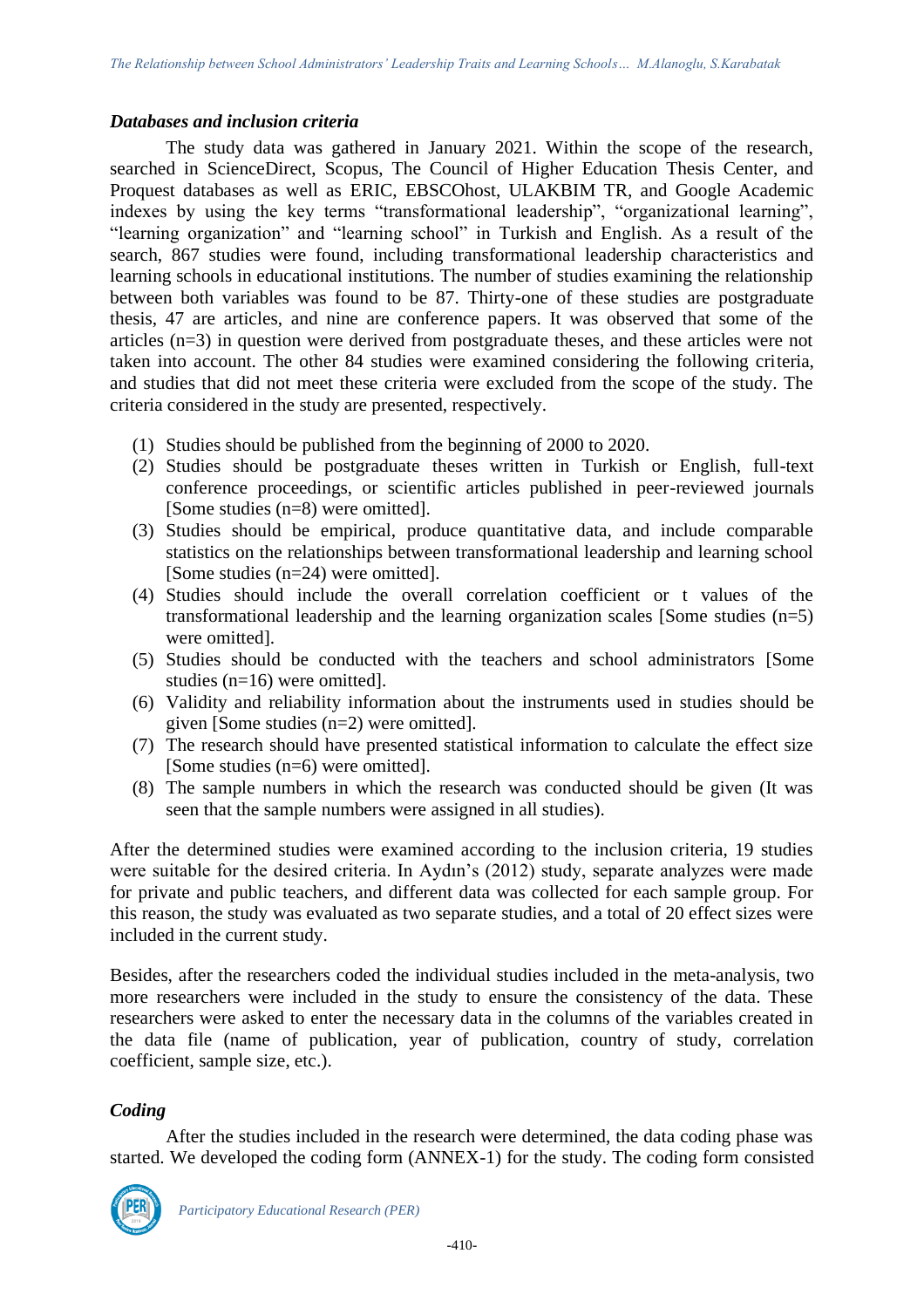of the identity of the study (authors, year, title, type of publication, scale, and country), the variables of the study, and the data of the study (*N, t, r, p,* and *SD*). The mentioned information was transferred to the form created separately by the researchers. Then these forms were compared, and the final form was created. In line with the information obtained from the coding form, the moderator variables of the study were determined as the country where the study was conducted and the type of publication. The descriptive data reached in the study are presented in Table 1.

| <b>Subgroups</b> |                              |    |
|------------------|------------------------------|----|
|                  | Turkey                       | 6  |
|                  | Malaysia                     | 4  |
|                  | Iran                         | 2  |
|                  | <b>USA</b>                   | 2  |
|                  | Israel                       |    |
| Country          | Indonesia                    |    |
|                  | Taiwan                       |    |
|                  | Thailand                     |    |
|                  | Bangladesh                   |    |
|                  | Greece                       |    |
|                  | Article                      | 11 |
|                  | <b>Doctoral Dissertation</b> | 3  |
| Publication Type | Conference Paper             | 3  |
|                  | <b>Master Thesis</b>         | 3  |

Table 1. Descriptive data reached in the study

As seen in Table 1, most of the individual studies are articles, and the others are doctoral dissertations, master theses, and conference papers. The included studies conducted in ten countries are Turkey, Malaysia, the United States of America (USA), Iran, Bangladesh, Indonesia, Israel, Taiwan, Thailand, and Greece.

#### **Analysis**

The CMA (Comprehensive Meta-Analysis) program was used to analyze included studies in this study. The proposed process steps for meta-analysis research (Dincer, 2014; Field & Gillett, 2010) were followed in the present study. The process steps are presented in detail, respectively:

- The subject of the research and the problem situation should be stated based on the literature.
- In light of research criteria, the literature review should be done in the relevant databases.
- Including/excluding criteria should be decided for the meta-analysis.
- The information about the studies included in the research should be transferred to the coding form, and the validity and reliability of this form should be ensured. The heterogeneity of the studies included in the research and the effect model (fixed or random-effects) should be determined.
- The publication bias of the studies included in the research should be determined and visualized with a funnel plot.
- Publication bias should be tested with confidence tests (Begg and Mazumdar, Rosenthal's Safe N Test, etc.).
- Confidence intervals and effect sizes should be visualized by creating a forest graph of the effect coefficients obtained in the research.

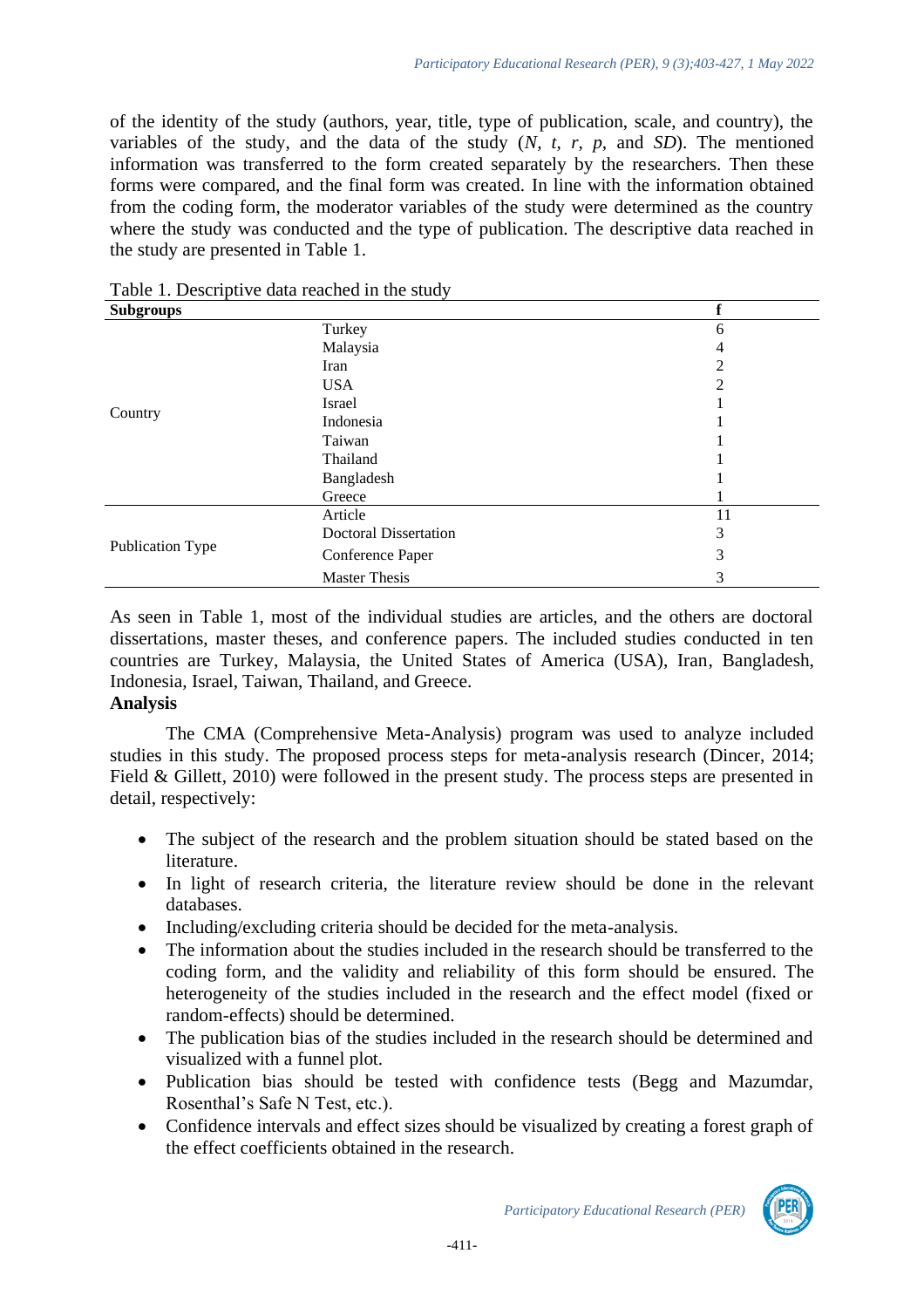- Whether a moderator analysis can be done should be checked, and subgroup analysis should be made.
- The mentioned procedures should be reported, interpreted, and discussed with the literature and the meta-analysis findings.

In meta-analysis studies, the relationship (correlation, regression, etc.) values obtained in previous studies are converted to *Fisher Z* values, and analyzes are performed with this value. Then, the obtained results are converted into Pearson product-moment correlation coefficient (*r*), and this coefficient is interpreted as effect size (Borenstein, Hedges, Higgins, & Rothstein, 2013; Sen & Yildirim, 2020). Accordingly, the relationship gets stronger as the correlation coefficient approaches 1 (one) and decreases as the correlation coefficient approaches 0 (zero) (Dincer, 2014). To determine the model to be used in the meta-analysis, the population and sample sizes of the studies are examined. If the study population sizes are the same size, the fixed-effect model is used, and if they are different, the random-effects model is used. According to another assumption, the fixed effects model assumes that the samples in the studies included in the meta-analysis come from the same population. This is almost impossible in educational studies (Bakioglu & Ozcan, 2016). For this, the heterogeneity test is checked. Suppose the *p-value* is less than .05 due to the heterogeneity test. In that case, there is a significant difference between the studies, and the study is heterogeneous, so a random-effects model should be used. Although the p-value is used in statistical results, the Q value is usually looked at in meta-analyses as it gives more evident results than the p-value (Dincer, 2014). The use of random effect models for effect size analysis in meta-analysis studies in the field of social sciences was recommended (Sen & Yildirim, 2020). In addition, according to the *Q* and *I²* values obtained in the heterogeneity test, it was confirmed that the effect size was heterogeneous. Therefore, this study used the random-effects model as the analysis model.

Failure to reach every study in the field within the scope of the research may cause publication bias. Publication bias is defined as the reflection of possible biases of published studies into meta-analysis (Bakioglu & Goktas, 2018). Due to the unpublished work, the language of the work, or the citations it receives, it may not be possible to reach all the resources in the field. *Publication bias* is the consideration of published studies that often contain significant findings. *Language bias* is the type that results from only dealing with publications in a particular language. *Attribution bias* is when other studies refer to only studies that contain significant and positive findings. In the study, the results of the funnel scatterplot, *Begg and Mazumdar Rank Correlations method, Rosenthal's Safe N Test, and Duval and Tweedie's trimming and filling test* were examined to identify the publication bias problem and provide a solution to it. Although it is impossible to eliminate publication bias, it is essential to reveal that publication bias is at a level that does not affect the study results before starting the meta-analysis.

The forest plot was used to determine the effect sizes and confidence intervals of the studies included in the analysis, and obtained values were visualized and presented. The forest plot shows the effect sizes and confidence intervals of the studies included in the calculation (Lewis & Clarke, 2001). In the forest plot, each square-shaped image shows the effect size of the corresponding study. The lines extending from both sides of these squares represent the 95% confidence interval for the predictions. The area of individual squares, on the other hand, indicates the effect size (weight) of the study in the meta-analysis (Bakioglu & Goktas, 2018). The size of the squares is also linearly related to the sample size, as the weight of the study increases with the sample size and precision. The diamond shape at the bottom of the

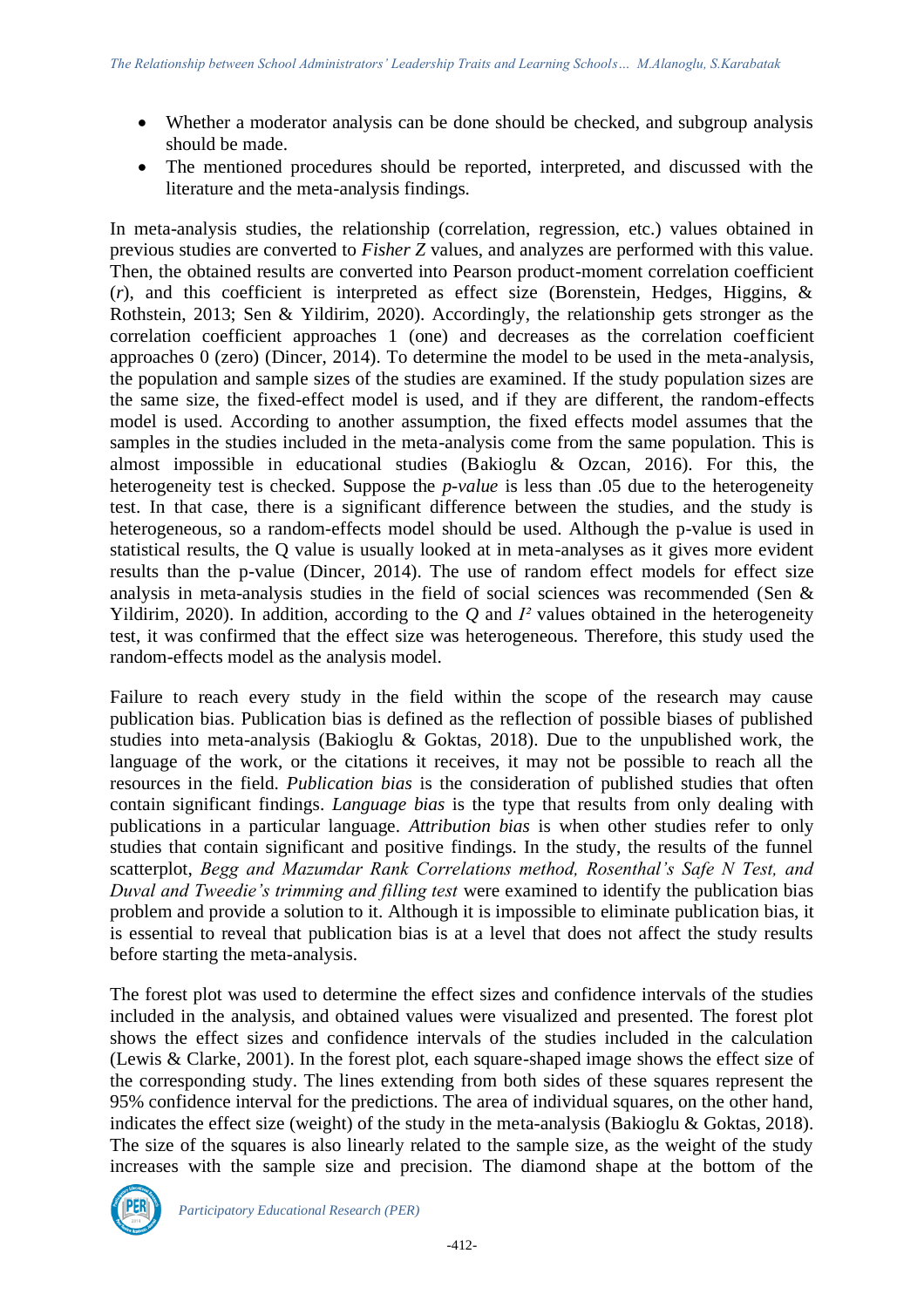individual squares represents the overall effect size of the meta-analysis and the confidence interval of this effect size (Dincer, 2014). The diamond shape at the bottom of the individual squares represents the overall effect size of the meta-analysis and the confidence interval of this effect size (Dincer, 2014). It is aimed to explain the heterogeneity of results in studies with analog ANOVA (Cooper, Hedges, & Valentine, 2019).

#### **Results**

First, possible publication bias was examined in the study. Then, descriptive statistics about the studies are reported. The heterogeneity of the effect sizes was tested  $(Q \text{ and } I^2)$ . Details of the meta-analyses are written according to the random-effects model. Then, subgroup analyses (ANOVA) were performed to explain the heterogeneity.

# *Assessment of publication bias*

In meta-analysis studies, one of the parameters to be considered regarding the reliability of the research is publication bias. Interpretation of the funnel plot is a crucial way to control publication bias. This plot may show whether the individual studies that make up the sample cause publication bias. Figure 1 shows the funnel plot of the including studies. Funnel Plot of Standard Error by Fisher's Z



Figure 1. Funnel plot of the study

Figure 1 shows the funnel plot of the results of the included studies. The blank circles  $(n=19)$ in the graph represent the studies included in the research, and the black dots represent the unpublished studies necessary to eliminate publication bias. The funnel plot in Figure 1 has no black dots. Therefore, there is no obvious publication bias in the research. In addition, a total of 20 effect sizes included in the study are distributed symmetrically on both sides of the general effect size line. This indicates that there is no explicit publication bias. However, since the interpretation of the funnel plot can be subjective (Borenstein et al., 2013), it is not sufficient on its own to determine publication bias. Besides, the studies spread towards the outside of the funnel on both sides of the funnel graph. This causes the opinion that publication bias should be examined with other analyzes. Table 2 shows the results of

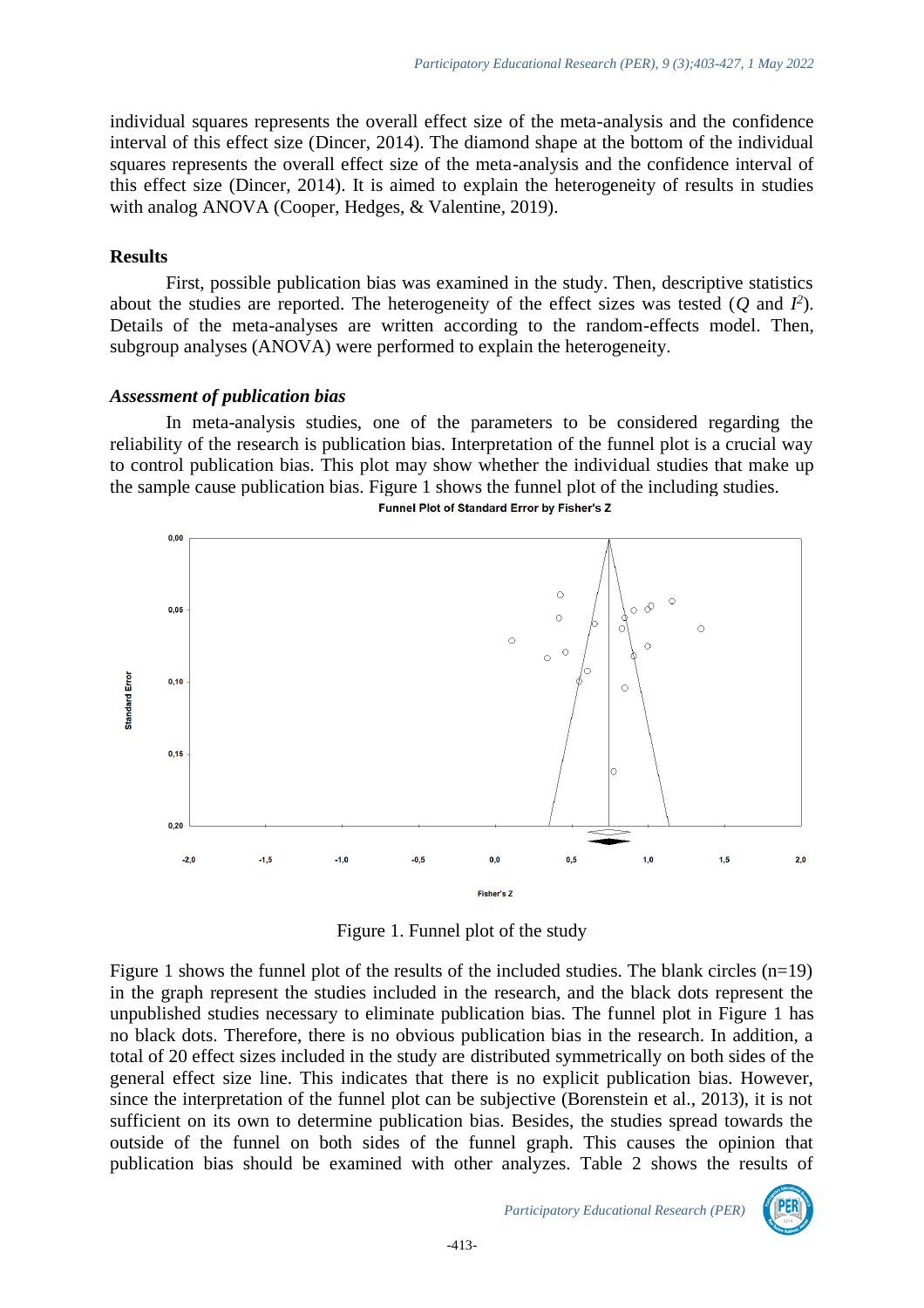confidence tests, which were carried out to detect publication bias.

| <b>Confidence Test</b>             | <b>Data of Confidence Test</b>                |          |  |  |  |  |  |
|------------------------------------|-----------------------------------------------|----------|--|--|--|--|--|
| Begg and Mazumdar rank correlation | Kendall's Tau                                 | $-0.196$ |  |  |  |  |  |
|                                    | Z Value for Tau                               | 1.201    |  |  |  |  |  |
|                                    | p-Value (1 Tailed)                            | 0.115    |  |  |  |  |  |
|                                    | p-Value (1 Tailed)                            | 0.230    |  |  |  |  |  |
| Duval and Tweedie's Trim and Fill  | <b>Observed Effect Size Value</b>             | 0.744    |  |  |  |  |  |
|                                    | <b>Observed Lower Limit</b>                   | 0.604    |  |  |  |  |  |
|                                    | Observed Upper Limit                          | 0.883    |  |  |  |  |  |
| Rosenthal's Fail-Safe N            | Z-value for observed studies                  | 53.039   |  |  |  |  |  |
|                                    | The P-value for observed studies              | 0.000    |  |  |  |  |  |
|                                    | Alpha                                         | 0.050    |  |  |  |  |  |
|                                    | <b>Tails</b>                                  | 2.000    |  |  |  |  |  |
|                                    | Z for alpha                                   | 1.960    |  |  |  |  |  |
|                                    | Number of observed studies                    | 20       |  |  |  |  |  |
|                                    | Number of missing studies that would bring p- |          |  |  |  |  |  |
|                                    | value to $>$ alpha                            | 14626    |  |  |  |  |  |

Table 2. Confidence Test Results regarding the Biases of the Studies examined

As seen in Table 2, To detect publication bias, firstly, Begg and Mazumdar Rank Correlations were examined, and Kendall's Tau coefficient obtained was not statistically significant (- 0.196 and  $p = .230$ ). This indicates no publication bias in the study that will affect the research results. There is no publication bias because the Tau value is close to 1, and the twotailed p-value is insignificant ( $p > .05$ ). In addition, Rosenthal's Safe N Test gives an idea about the power of the study and the number of studies that should be included in the analysis for the p-value to be greater than the alpha value (Dincer, 2014). The results show that the meta-analysis results are statistically significant ( $p = .000$ ), and 14626 non-significant individual studies are needed to invalidate them. Since it is not possible to reach so many studies examining the relationship between leadership and learning organizations in educational organizations, it can be said that the study results are safe. Finally, Duval and Tweedie's trim and fill test results, which is a test that predicts what the effect size (adjusted effect size) would be if the funnel diagram regarding publication bias were perfectly symmetrical, were examined. The test result for the random-effects model showed that no study was missing. In the random-effects model, the point estimate and 95% confidence interval for the combined studies were  $0.744$  ( $0.604 < CIs < 0.883$ ). To sum up, publication bias is not an essential factor affecting the current study results.

The forest graph created to determine the effect size and confidence intervals of the included studies is presented in Figure 2.

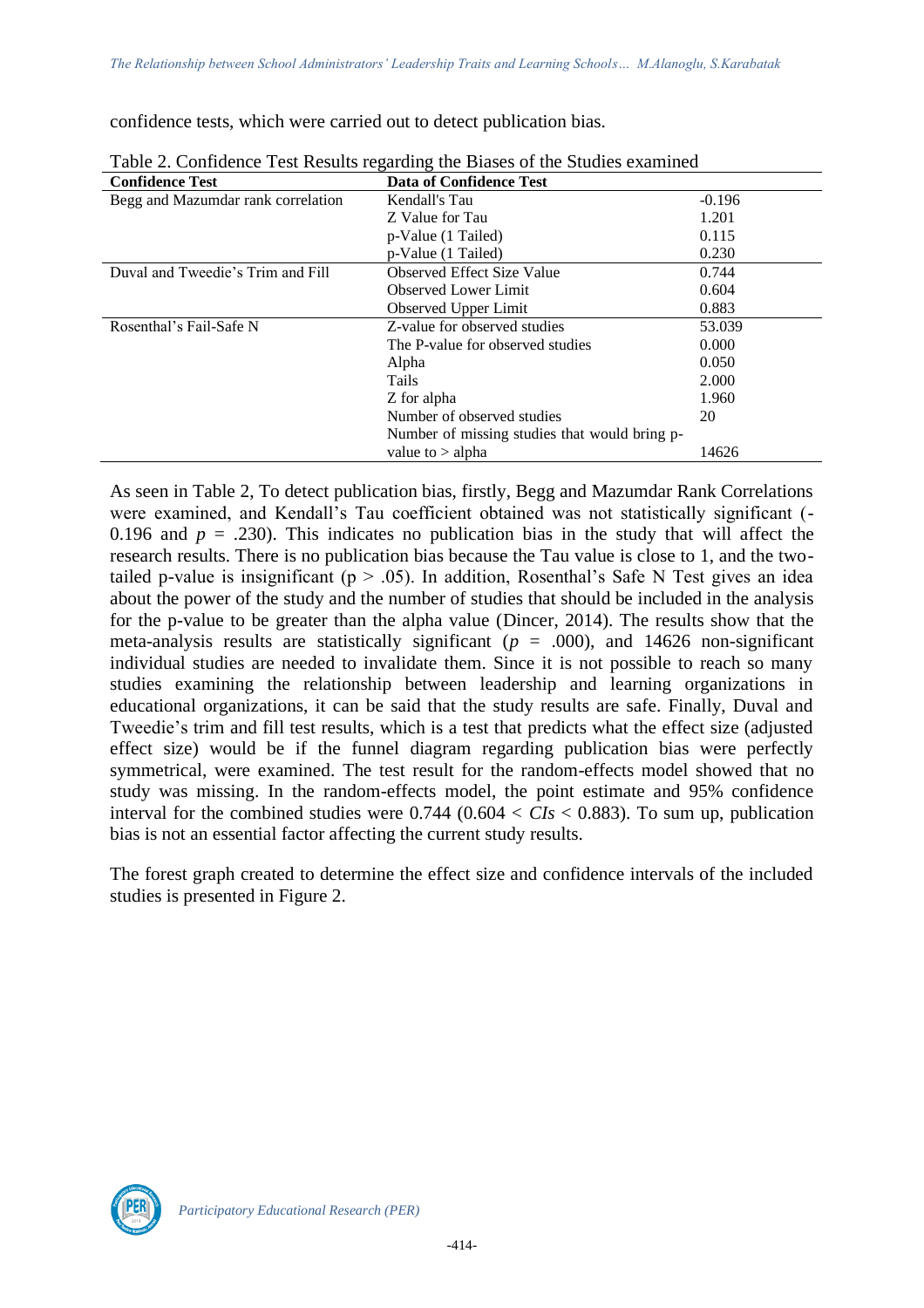

Figure 2. Forest graph of included studies

In Figure 2, the black squares show the effect size of the studies, and the horizontal lines that cut the black squares show the 95% confidence interval. The *Fisher* Z coefficients of the included studies vary between 0.110 and 1.346. In the random-effects model between the school administrators' transformational leadership and teachers' perceptions of learning school, the *Fisher Z* coefficient was 0.744 and significant ( $Z = 10.456$ ;  $p = .000$ ). This value shows that the relationship in question is at a high level ( $r = 0.632$ ;  $0.540 < CIs < 0.708$ ;  $p =$ .000).

Considering the included studies according to their weights, the confidence interval of Ali and Othman's (2007) study is relatively wider than other studies due to the small number of samples  $(n = 41)$ , and the study weight is lower (*weight* = 4.15). The confidence interval of the Waruwu et al. (2020) study has the narrowest confidence interval and the highest working weight (*weight* = 5.21) due to a large number of samples ( $n = 645$ ). In addition, the diamond shape at the bottom of the graph indicates that the overall effect size of the studies is strong.

#### *Assessment of heterogeneity test*

The findings regarding the heterogeneity test conducted within the scope of the research are shown in Table 3.

| radio di Rosalis di Ilettrogeneity test |    |        |                |                       |        |      |                      |           |     |                |                  |      |
|-----------------------------------------|----|--------|----------------|-----------------------|--------|------|----------------------|-----------|-----|----------------|------------------|------|
|                                         |    | 95% CI |                |                       |        |      | <b>Heterogeneity</b> |           |     |                | Tau <sup>2</sup> |      |
| <b>Model</b>                            | k  | ES     | Lower<br>Limit | <b>Upper</b><br>Limit | Z      | p    |                      | df<br>(O) | D   | $\mathbf{I}^2$ | Tau              | se   |
| Fixed<br><b>Effects</b>                 | 20 | 0.776  | 0.749          | 0.803                 | 56.568 | .00. | 493.032              | -19       | .00 | 96.146         | .096             | .037 |
| Random<br>Effect                        | 20 | 0.744  | 0.604          | 0.883                 | 10.456 | .00  |                      |           |     |                |                  |      |



ES: Effect size; k: number of the study; Q: Cochrane's heterogeneity; df: degree of freedom; se: Standard error

As seen in Table 3, Cochran's Q value ( $Q = 493.032$ ; df ( $Q=19$ ;  $p = .00$ ) is significant, indicating that the null hypothesis was rejected and the included studies were heterogeneous. As another test of heterogeneity, the *I²* statistic, which is not affected by the number of studies in the meta-analysis, was used. The result of this test shows a value of 96.146%. This

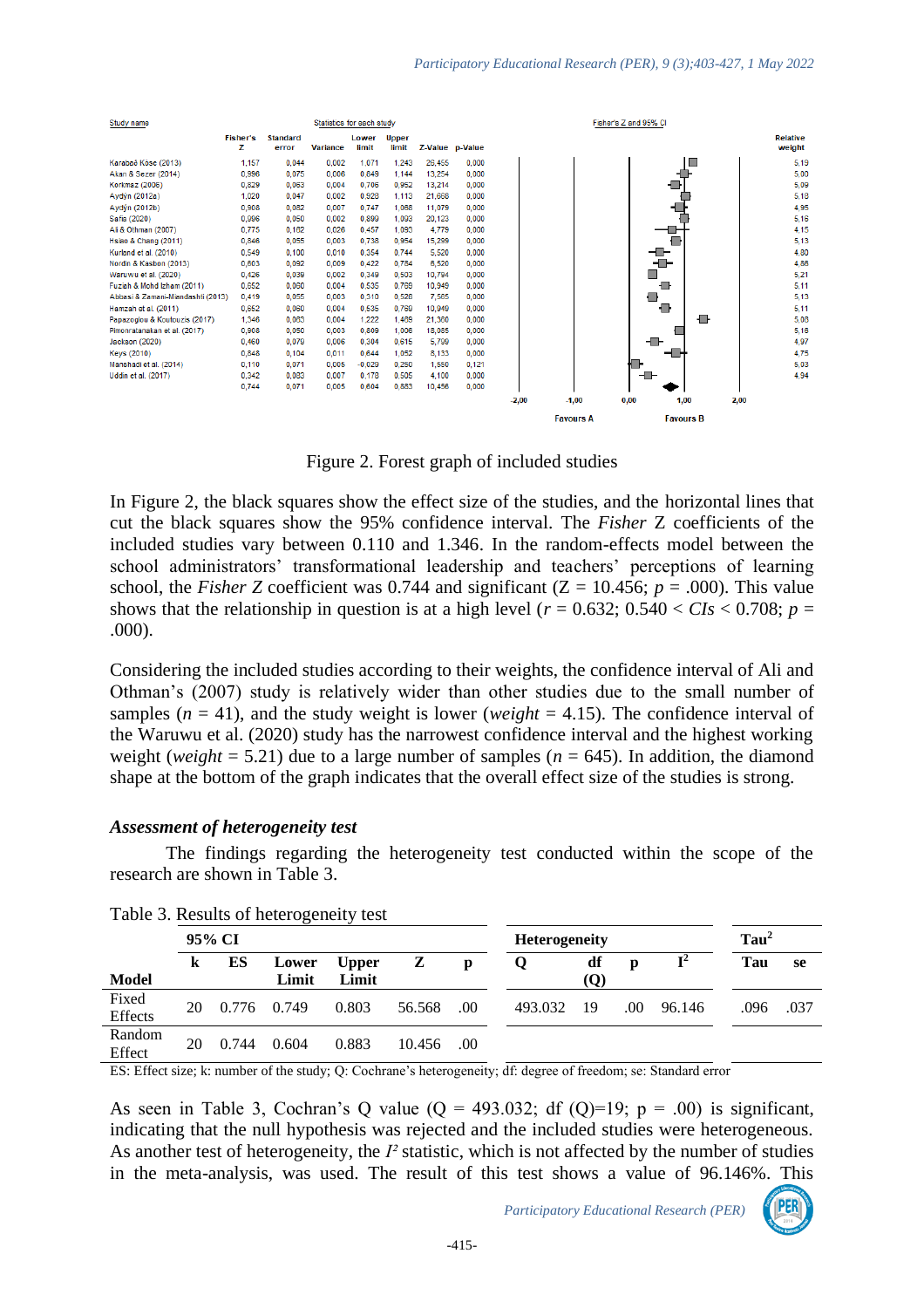indicates that there is a significant rate of variability between studies. Higgins and Thompson (2002) stated that 25% ( $I^2 = 25$ ) is low, 50% ( $I^2 = 50$ ) is medium and 75% ( $I^2 = 75$ ) is high heterogeneity in their classification of *I²* values. Subgroup analysis (moderator) was conducted to find the source of heterogeneity. For this, the country and publication type variables were taken into account. According to the country and publication type of the study, the results of the moderator analysis were calculated according to the Pearson moment correlation coefficient and are shown in Table 4.

|               |                                 |         |      |        |      | 95% CI         |                       |
|---------------|---------------------------------|---------|------|--------|------|----------------|-----------------------|
| Model         | <b>Variables</b>                | $\bf k$ | r    | Z      | D    | Lower<br>limit | <b>Upper</b><br>limit |
|               | Iran                            | 2       | .261 | 1.516  | .130 | $-.078$        | .546                  |
|               | Malaysia                        | 4       | .581 | 5.115  | .000 | .388           | .725                  |
| Model 1       | Other                           | 6       | .630 | 7.251  | .000 | .493           | .736                  |
| (Country)     | Turkey                          | 6       | .756 | 9.713  | .000 | .657           | .829                  |
|               | <b>USA</b>                      | 2       | .570 | 3.548  | .000 | .282           | .764                  |
|               | Overall                         | 20      | .632 | 13.202 | .000 | .561           | .692                  |
|               | $Q = 13.663$ df(Q) = 4 p = .008 |         |      |        |      |                |                       |
|               | <b>Doctoral Dissertation</b>    | 3       | .679 | 5.004  | .000 | .352           | .857                  |
| Model 2       | <b>Master Thesis</b>            | 3       | .751 | 5.992  | .000 | .732           | .784                  |
| (Publication) | Article                         | 11      | .543 | 7.107  | .000 | .414           | .657                  |
| Type)         | Conference Paper                | 3       | .733 | 5.528  | .000 | .576           | .860                  |
|               | Overall                         | 20      | .632 | 11.659 | .000 | .550           | .701                  |
|               | $Q = 6.066$ df(Q) = 3 p = .108  |         |      |        |      |                |                       |

|  |  | Table 4. Results of individual studies by country and type of publication |
|--|--|---------------------------------------------------------------------------|
|  |  |                                                                           |
|  |  |                                                                           |

In Table 4, the effect size of each study was disaggregated, and the results of whether the effect size of the relationship between transformational leadership and learning organization differ according to the country where the studies were conducted, and the type of publication of the studies were tested. According to Model 1, the effect size of studies conducted in Iran was 0.267 (*p* > .05) in *Fisher Z*, 0.664 (*p* < .01) in Malaysia, 0.986 (*p* < .01) in Turkey, 0.647 in the USA  $(p < .01)$ , while the effect size of studies conducted in other countries was estimated as  $0.741$  ( $p < 01$ ). Except for Iran, the effect sizes of all countries are significant. Thus, the Q value of 13.663 ( $p = .008$ ) shows that effect sizes are significant by country. This result indicates that the country variable may be a source of heterogeneity between studies.

According to Model 2, the effect size of the doctoral dissertation was 0.827 ( $p < .01$ ) in the *Fisher Z*, the effect size of the master's theses was 0.976 ( $p < .01$ ), and significant ( $p < .01$ ), the effect size of the articles was  $0.609$  ( $p < .01$ ) and the effect size of the conference papers was estimated as 0.935 ( $p < .01$ ). According to the Q value (6.066;  $p = .108$ ), the difference between the effect sizes is not significant, and the type of publication variable does not cause heterogeneity between the studies.

# **Discussion**

Leadership has a powerful influence on learning and development in today's organizations, and transformational leadership is a dominant concept in leadership research. Hence, this study aimed to determine the relationship between the school administrators' transformational leadership and the learning school using the meta-analysis method. To achieve this aim, 19 individual studies were included in the study. The results obtained as a result of the analysis are discussed under this title.

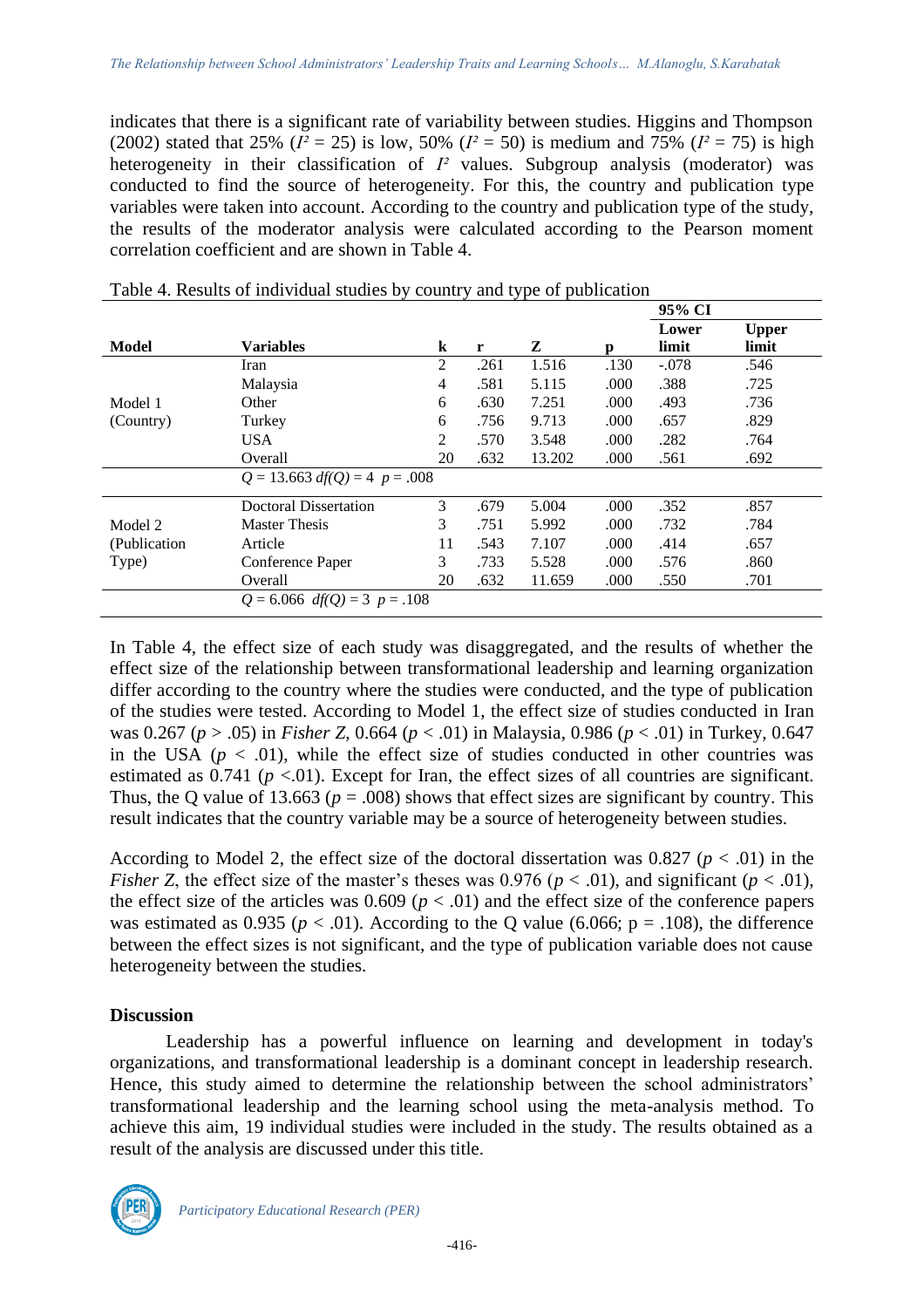According to the results, the overall effect size of the relationship between transformational leadership and learning school is positive and strong. Koybasi Semin (2020) also concluded that transformational leadership has a strong effect on organizational learning. Rianto, Jasfar, and Arafah (2021) also stated that transformational leadership and learning organizations are important elements in improving organizational performance. According to Xie's (2020) research results, transformational leadership was a significant and positive relationship with a learning organization.

Leaders develop organizations and their abilities, and leadership gains new meaning in a learning organization (Kofman & Senge, 1993). The concept of a learning organization will remain a distant vision until leaders develop the leadership that the learning organization needs (Woolner, 1995). For this reason, it should be said that the leadership of the school administrator is crucial in creating a learning school. Learning organization leadership; is a type of leadership that thinks, questions, and takes risks (Kofman & Senge, 1993). Leaders who will enable transformation are essential factors that reveal the learning organization (Senge, 1990). For this reason, it would be appropriate to say that leadership characteristics are a vital parameter for creating a learning organization. For a learning school, school administrators should create and share knowledge (Omur & Argon, 2016). The school administrator's support of learning and being a role model by learning with teachers can be seen as behaviors that will help create a learning organization. It will be essential for school administrators to create a learning-oriented vision, share this vision with the other school stakeholders (teachers, students, parents, etc.), and unite them around this vision to create a learning school. It would be appropriate to say that there are some characteristics that the school administrator should have to do these. School administrators should transform the schools they manage into learning organizations by trusting their colleagues, encouraging them, motivating them, giving them responsibility, allowing them to take the initiative, and encouraging them for professional development (Matthews & Lewis, 2009). School leadership can significantly affect organizational learning processes because the school administrator's interest has a strong and direct relationship with the learning school (Louis et al., 2010); school leadership can significantly affect organizational learning processes (Berson, Da'as, & Waldman, 2015).

Educational leaders have responsibilities and decision-making roles in educational institutions of all types and levels, and they are responsible for the success and failure of their institutions. Koybasi Semin (2020) concluded that school type is a moderator in the relationship between learning organization and transformational leadership. Educational leaders need to be transformational leaders, especially in creating a learning organization. Kareem (2016) was seen that leadership characteristics play an essential role in creating a learning organization. Because learning organizations guide and facilitate the learning of all their members and constantly transform themselves. While individual learning is encouraged in these organizations, it also focuses on the experiences of the organization regarding the continuous change and adaptation process and learning about the change process itself (Balay et al., 2004). Those who manage these organizations are transformational leaders. It can be assumed that a transformational leader who encourages followers and uses emotional appeal can increase their level of collective effectiveness. This, in turn, encourages employees to take collective action and strive to build shared understanding and practices (Vashdi, Levitats, & Grimland, 2019).

Different types of leadership may influence the learning organization. Hosseini et al. (2020) concluded that leadership styles are a strong predictor of organizational learning, and research

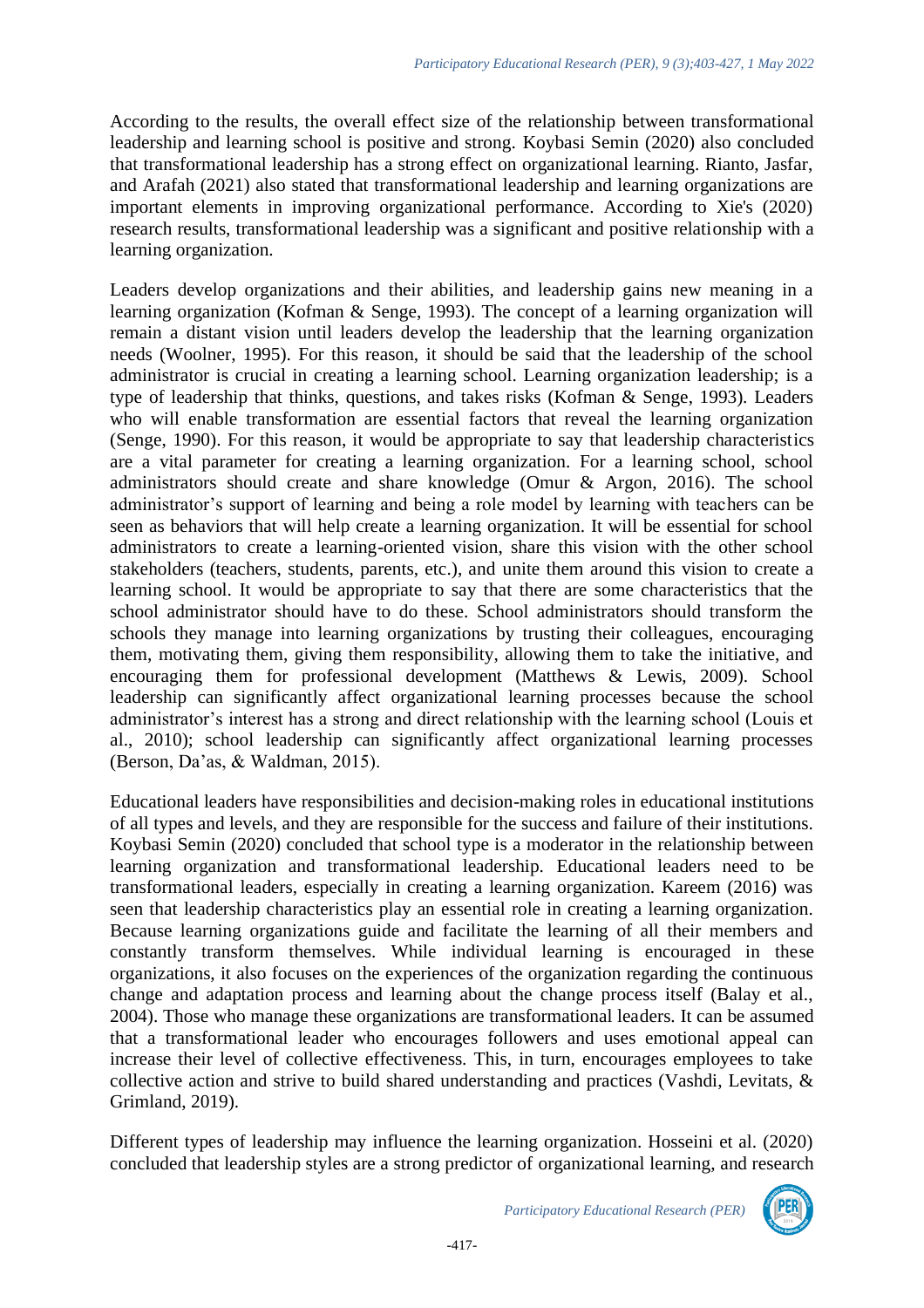on learning organizations focuses on transformational and transactional leadership styles (Bryant, 2003; Xie, 2018), and it was found that there is no significant relationship between transactional leadership and learning schools (Kurland, Peretz, & Hertz‐Lazarowitz, 2010). Unlike transformational leadership, since transactional leadership is a leadership style that focuses on coping with problems with rewards and punishments after issues arise, it is understandable that learning organizations are negatively related or not related to their characteristics based on solving problems when faced with difficulties. Bass and Avolio (2000), transactional leadership focuses on promoting the individual interests of leaders and followers and meeting the parties' contractual obligations by setting goals, monitoring, and controlling results. Transformational leadership and transactional leadership can be thought of as opposites. While transformational leadership can be more effective in creating and sharing knowledge at the individual and group levels, transactional leadership benefits from knowledge at the organizational level, and knowledge production is not in question (Bryant, 2003). For this reason, it can be stated as a type of leadership that is contrary to the nature of learning organizations. The most important thing that needs to be done in transactional leadership to transformational leadership is learning to share the vision (Bass, 1990).

Researchers emphasized the importance of leadership in designing a learning organization (Garvin, 1993; Senge, 1990; Watkins & Marsick, 1993). Transformational leadership, which defines positive leadership styles, is the leadership style that has dominated the leadership literature since the 1980s (Hoch, Bommer, Dulebohn, & Wu, 2018). Both the revealed results in the current study and the empirical studies (Korkmaz, 2008; Xie, 2020) confirm these views. Studies indicated that transformational leadership is closely related to and influences organizational learning (García-Morales, Jiménez-Barrionuevo, & Gutiérrez-Gutiérrez, 2012; Senge, 1990; Swieringa & Wierdsma, 1992). Rianto et al. (2021) and Wick and Leon (1995) also stated that this leadership style makes everything possible to overcome obstacles that may hinder learning. Transformational leadership is a leadership style that allows organizations to learn through experimentation, discovery, and communication, and it analyzes, changes, and directs organizations, designing them to share and transfer knowledge throughout the organizational learning process (Lei, Slocum, & Pitts, 1999; Menguc, Auh, & Shih, 2007; Senge, 1990; Senge, Roberts, Ross, Smith, & Kleiner, 1994). Therefore, the learning school needs to learn rather than what is known. That is, the learning capacity of the school may be seen as more crucial than what is known. For this reason, school leadership should facilitate learning and take responsibility for it. As Fullan (2001) stated, the school leader should have skills that enable problem-solving processes instead of being an expert who knows everything. It is possible to say that these skills include sharing authority and responsibilities and a shared vision.

#### **Conclusion**

Theoretically, it is generally accepted that school principals are the most important actors in creating a learning school. The study also revealed that one of the most critical leadership styles to create a learning school is transformational leadership. Examined research results also showed that leadership characteristics are significant predictors of learning school. It is stated that the characteristics that reveal transformational leadership are important in creating learning schools (Mulford & Silins, 2003). Transformational leadership characteristics enable everyone to help each other with high morale and motivation to increase learning and performance. In this sense, it is expected that school principal will use their leadership characteristics to increase the learning capacity of the school.

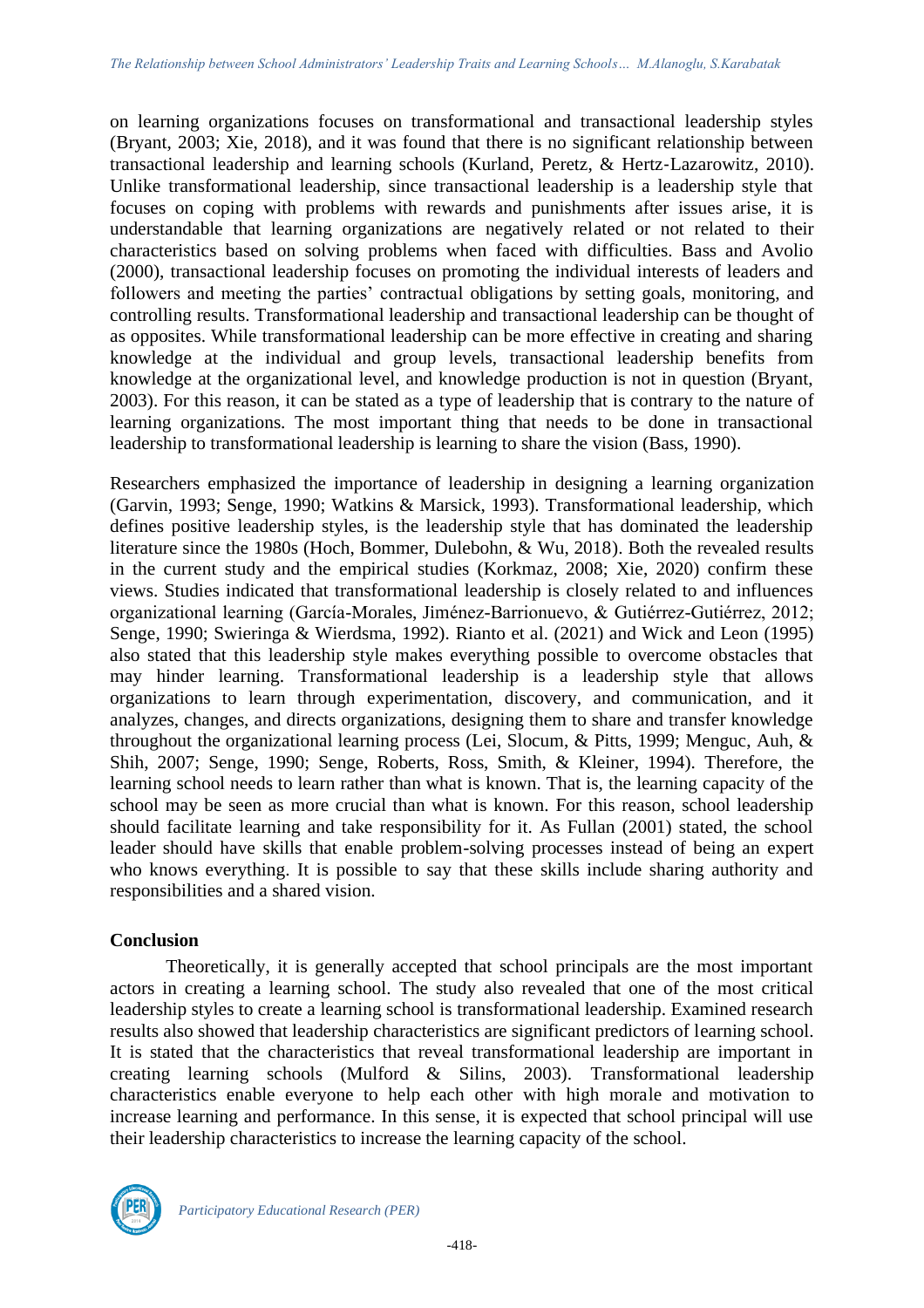To transform schools into learning schools, instead of preserving and maintaining the present, it is necessary to support school stakeholders, motivate them, focus on learning at school and gather all employees around a vision. Leaders always have to focus further without acting according to their hierarchical positions in management to achieve this. For this reason, it is inevitable for school leaders to be transformational leaders. Transformational leaders initiate organizational change with open communication and thought sharing at school. While doing this, they must transfer newly learned information with the knowledge and experiences they have among the employees and create an organizational learning culture.

#### **Limitations**

Current results should be evaluated within the framework of inclusion criteria and the limitations of the research. First of all, since studies published between 2000 and 2020 are included in this research, this study's limitation is that studies outside this range are not included. The criterion that the results of the overall scale of the learning organization were obtained in the study to be included in the study caused that the studies examined the relationships between the transformational leadership characteristic and the dimensions of the learning organization were not included in the study. This situation limits the number of individual studies used in the research and negatively affects the generalizability of the study. In addition, in some studies examining the relationship between leadership characteristics and learning school, using path or regression analysis, the correlation coefficients between variables were not given. And these studies were excluded from the scope of the research. Finally, the current study is limited to studies accessed from online databases. Another limitation of the study is that unpublished studies that could not be accessed from databases could not be included.

#### **Suggestions**

One of the most critical parameters in creating learning schools is the school administrator. The current study results showed that it is essential for school administrators to be transformational leaders for learning schools. For this reason, policymakers and practitioners have essential duties in transforming schools into learning schools.

The most critical characteristics of transformational leaders are being open to change, encouraging change, always being consistent in promoting learning, producing various alternative ways for learning, focusing on the learning process but not the outcome, and planning this process in the long term. Transformational leaders also have characteristics such as creating an open communication climate at school, empathizing, looking from different perspectives, being savvy and stable. Bass (1985, 1998) stated that carefully planned training programs could learn transformational leadership behaviors. For this reason, school administrators who want to turn their schools into learning organizations should always be supported by those who produce education policies. Therefore, some training to develop leadership skills should be made compulsory before school administrators are appointed. In this training, some case studies and scenarios should be put into practice to combine theory and practice; their theoretical knowledge and approaches to these events should be examined so that the decision-making and problem-solving skills of the candidates should be developed. In addition, administrators and leadership workshops should be organized at regular intervals. School administrators should be aware of the importance of the leadership characteristics they exhibit for the functioning of schools and should employ leadership practices to improve the school. School administrators should share their vision of the school's functioning with teachers and persuade them to act in this direction. To create a learning school, the

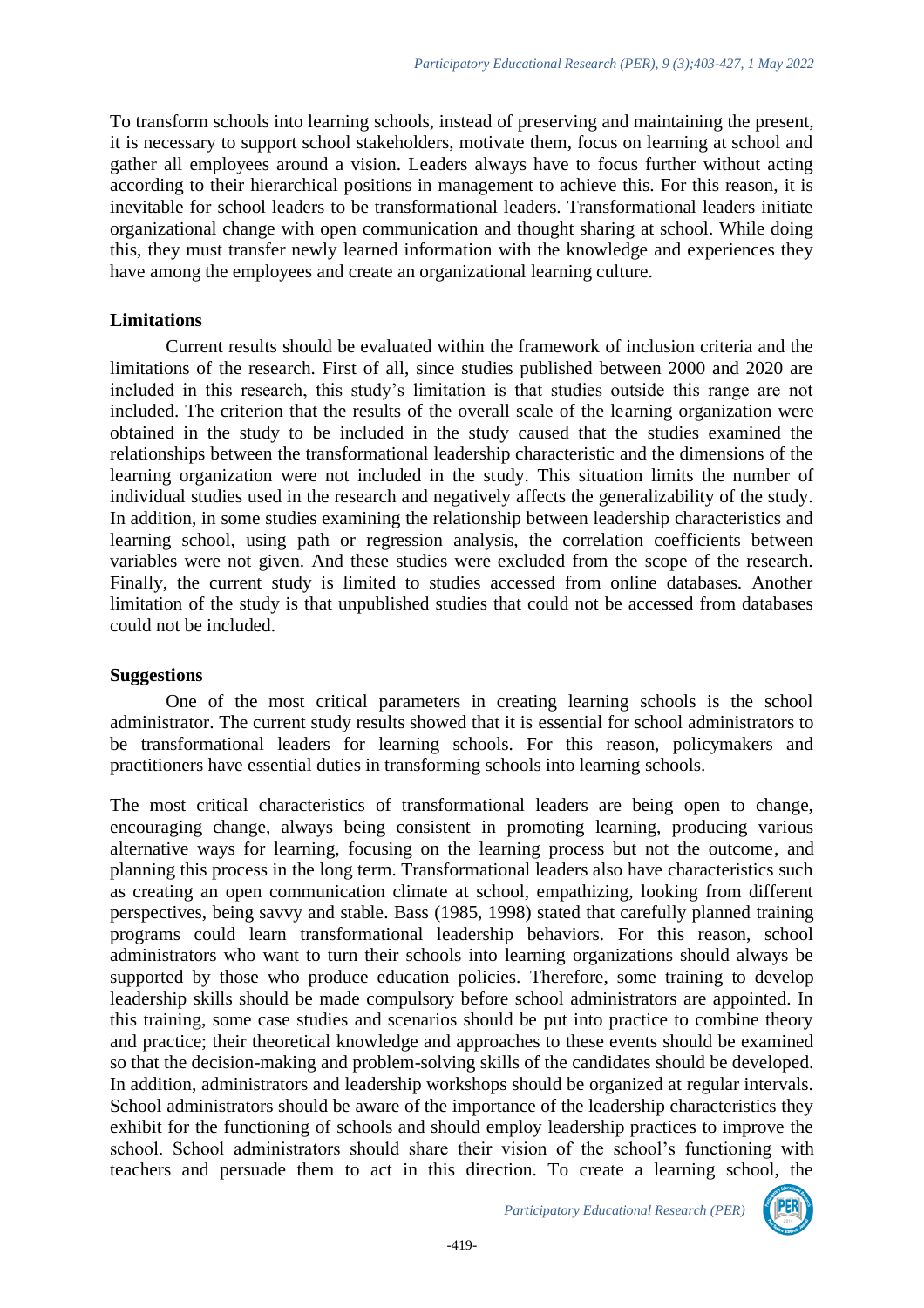contribution of any of the school's stakeholders should not be overlooked, and leadership should be exhibited regarding the aims and objectives of the school, including students and their families.

# **References**

\* Studies included in the meta-analysis

- Ababneh, S. (2009). *Jordan School as a learning organization: Reality and future.* Unpublished doctoral thesis, Jordan University, Amman.
- \*Abbasi, E., & Zamani-Miandashti, N. (2013). The role of transformational leadership, organizational culture and organizational learning in improving the performance of Iranian agricultural faculties. *Higher Education, 66*(4), 505-519.
- Argyris, C., & Schön, D. A. (1978). *Organizational learning: A theory of action perspective*. Reading, MA: Addison-Wesley.
- \*Akan, D., & Sezer, Ş. (2014). Relation between the principals' leadership styles and becoming a learning organization level of the schools. *Turkish Journal of Educational Studies, 1*(2), 126-151.
- Alanoglu, M. (2014). *The impact of high schools' organizational learning level on school effectiveness and organizational citizenship behaviour.* Unpublished master's thesis, Firat University, Elazig.
- \*Ali, A. K., & Othman, A. (2007). Headmasters' and headmistresses' roles in facilitating learning organization in selected primary schools in Malaysia: A preliminary study. In *the 5th ASEAN Symposium on Educational Management and Leadership (ASEMAL 5) 18-19 August 2007* (pp. 1-12). Kuala Lumpur: Legend Hotel.
- \*Aydın, M. K. (2012). *The relationship between the strategic leadership actions of public and private primary school principals and the dimensions of organizational learning.* Unpublished master's thesis, Gazi University, Ankara.
- Bakioglu, A., & Goktas, E. (2018). An educational policy making method: Meta analysis. *Journal of Civilization Educational Research, 1*(2), 35-54.
- Bakioglu, A., & Ozcan, Ş. (2016). Meta analysis. Ankara: Nobel Publishing.
- Balay, R., İpek, C., Demir, K., Titrek, O., Dogan, E., & Elma, C. (2004). *Learning organizations.* Ankara: Sandal Publishing.
- Bass, B., & Avolio, B. (2000). *Multifactor leadership questionnaire: Technical report*. Redwood City, CA: Mind Garden.
- Bass, B. M. (1990). From transactional to transformational leadership: Learning to share the vision. *Organizational Dynamics*, *18*(3), 19-31. doi: 10.1016/0090-2616(90)90061-S
- Bass, B. M. (1985). *Leadership and performance beyond expectations*. New York: Free Press.
- Bass, B. M. (1998). *Transformational leadership: Industrial, military, and educational impact*. Mahwah: Lawrence Erlbaum Associates.
- Bellibas, M. Ş., Gumus, S., & Liu, Y. (2020). Does school leadership matter for teachers' classroom practice? The influence of instructional leadership and distributed leadership on instructional quality. *School Effectiveness and School Improvement*. doi: 10.1080/09243453.2020.1858119
- Bellibas, M. Ş., Polatcan, M., & Kilinc, A. Ç. (2020). Linking instructional leadership to teacher practices: The mediating Effect of shared practice and agency in learning effectiveness. *Educational Management Administration & Leadership,* doi: 10.1177/1741143220945706
- [Bennis, W. G.](https://www.emerald.com/insight/search?q=Warren%20G.%20Bennis) (1989). Managing the dream: leadership in the 21st century. *[Journal of](https://www.emerald.com/insight/publication/issn/0953-4814)  [Organizational Change Management,](https://www.emerald.com/insight/publication/issn/0953-4814) 2*(1), 6-10. [doi: 10.1108/09534818910134040](https://doi.org/10.1108/09534818910134040)

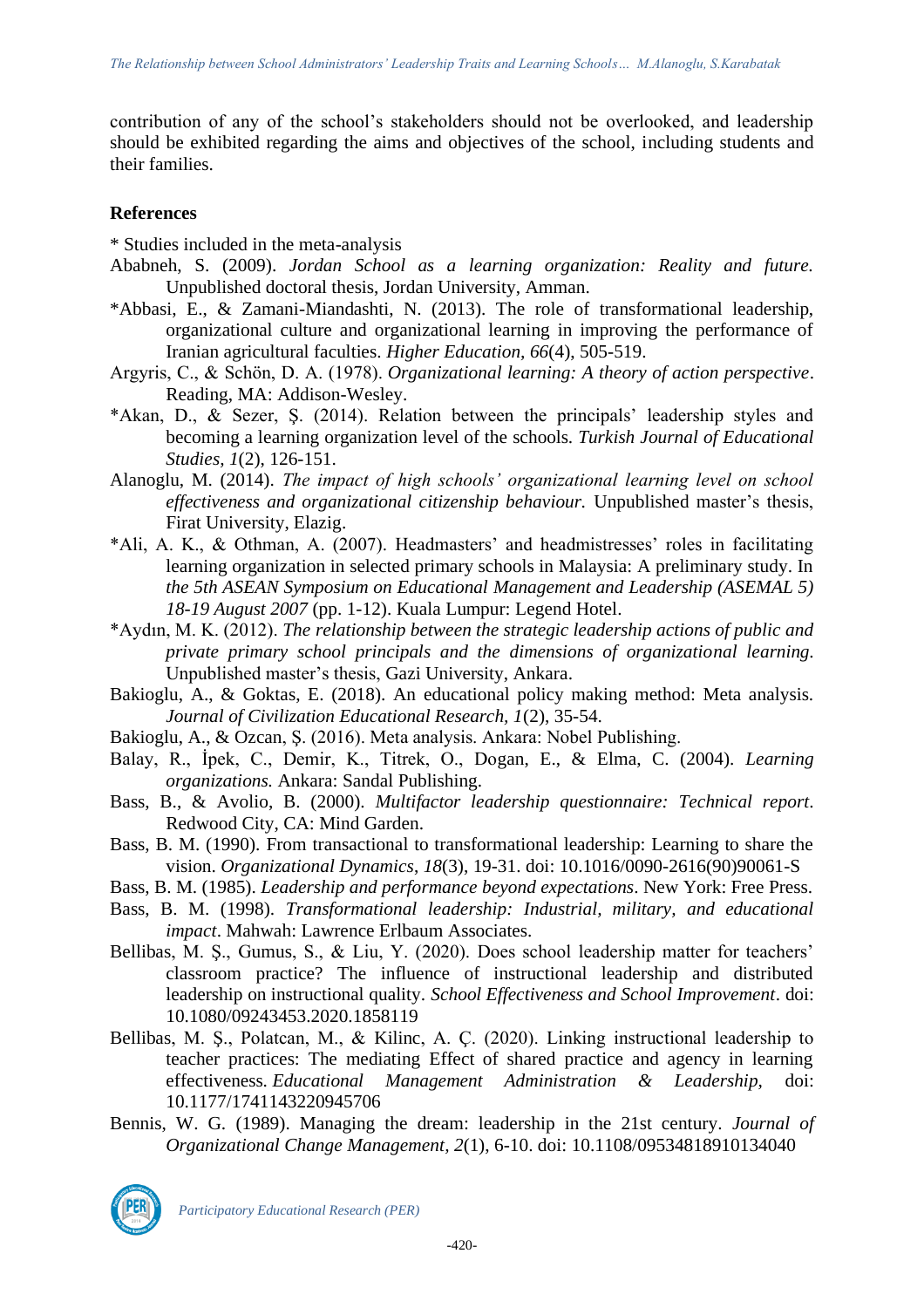- Berson, Y., Da'as, R. A., & Waldman, D. A. (2015). How do leaders and their teams bring about organizational learning and outcomes? *Personnel Psychology*, *68*(1), 79-108.
- Bil, E. (2018). *The relationship between the concepts of learning organization, organizational trust and job satisfaction of high schools.* Unpublished doctoral dissertation, Ankara University, Ankara.
- Bryant, S. E. (2003). The role of transformational and transactional leadership in creating, sharing and exploiting organizational knowledge. *Journal of Leadership & Organizational Studies*, *9*(4), 32-44. doi: 10.1177/107179190300900403
- Bryant, A. (2020). *Personal mastery-definition and importance to learning*. [Empowerment](https://www.selfleadership.com/blog?tag=empowerment) [motivation](file:///D:/laptop%20yedek/Eğitim%20Çalışmalarımm/doktora/DOKTORA%20TEZİ/sıfır%20makale/songül%20abla/Meta%20Analiz/motivation) [self-efficacy](file:///D:/laptop%20yedek/Eğitim%20Çalışmalarımm/doktora/DOKTORA%20TEZİ/sıfır%20makale/songül%20abla/Meta%20Analiz/self-efficacy) [self-leadership.](file:///D:/laptop%20yedek/Eğitim%20Çalışmalarımm/doktora/DOKTORA%20TEZİ/sıfır%20makale/songül%20abla/Meta%20Analiz/self-leadership) Retrieved from [https://www.selfleadership.com/blog/personal-mastery-definition-importance](https://www.selfleadership.com/blog/personal-mastery-definition-importance-learning#:~:text=%22Personal%20Mastery%20is%20the%20process,leadership%20can%20be%20considered%20synonymous)[learning#:~:text=%22Personal%20Mastery%20is%20the%20process,leadership%20c](https://www.selfleadership.com/blog/personal-mastery-definition-importance-learning#:~:text=%22Personal%20Mastery%20is%20the%20process,leadership%20can%20be%20considered%20synonymous) [an%20be%20considered%20synonymous.](https://www.selfleadership.com/blog/personal-mastery-definition-importance-learning#:~:text=%22Personal%20Mastery%20is%20the%20process,leadership%20can%20be%20considered%20synonymous)
- Bolden, R. (2004). *What is leadership*? Exeter: Centre for Leadership Studies.
- Borenstein, M., Hedges, L.V., Higgins, J. P. T., & Rothstein H. (2013). *Meta-analize giriş [Introduction to meta-analysis]* (S. Dincer, çev.). Ankara: Anı Publishing.
- Burns, J. M. (1978). *Leadership*. NY: Harper and Row.
- Capra, F. (1996). *The web of life.* London: Harper Collins.
- Caldwell, R. (2012). Systems thinking, organizational change and agency: A practice theory critique of Senge's learning organization. *Journal of Change Management*, *12*(2), 145-164. doi: [10.1080/14697017.2011.647923](https://doi.org/10.1080/14697017.2011.647923)
- Celep, C. (2004). *Dönüşümsel liderlik [Transformational leadership]*. Ankara: Anı Publishing.
- ChanLin, L., Hong, J., Horng, J., Chang, S., & Chu, H. (2006). Factors influencing technology integration in teaching- a Taiwanese perspective. *Innovations in Education and Teaching International, 43*(1), 57-68.
- Chen, Y. C., & Li, C. I. (2013). Assessing the spiritual leadership effectiveness, the contribution of follower's self-concept and preliminary tests for moderation of culture and managerial position. *The Leadership Quarterly, 24*, 240–255.
- Cohen, L., Manion, L., & Morrison, K. (2011). *Research methods in education* (7th. ed.). New York: Routledge.
- Clarke, P. (2000). *Learning schools, learning systems*. New York and London: Bloomsbury Publishing.
- Cooper, H., Hedges, L. V., & Valentine, J. C. (Eds.). (2019). *The handbook of research synthesis and meta-analysis*. New York: Russell Sage Foundation.
- Celik, V. (2012). *Educational leadership* (6th ed.). Ankara: Pegem Academy.
- Denison, D. R., & Mishra, A. K. (1995). Toward a theory of organizational culture and effectiveness. *Organization Science, 6*(2), 204-223.
- Dexter, S. (2008). Leadership for IT in schools. J. Voogt & G. Knezek (Eds.). In *International handbook of information technology in primary and secondary education* (pp. 543- 551). New York: Springer.
- Dincer, S. (2014). *Applied meta-analysis in educational sciences.* Ankara: Pegem Academy.
- Erturk, R., & Sezgin-Nartgun, Ş. (2019). The relationship between teacher perceptions of distributed leadership and schools as learning organizations. *International Journal of Contemporary Educational Research, 6*(2), 381-396.
- Field, A. P., & Gillett, R. (2010). How to do a meta-analysis. *British Journal of Mathematical and Statistical Psychology, 63*(3), 665-694.
- Fiol, C. M., & Lyles, M. A. (1985). Organizational learning. *The Academy of Management Review, 10*(4), 803-813.
- Fullan, M. (2001). *Leading in a culture of change*. San Francisco: Jossey-Bass.

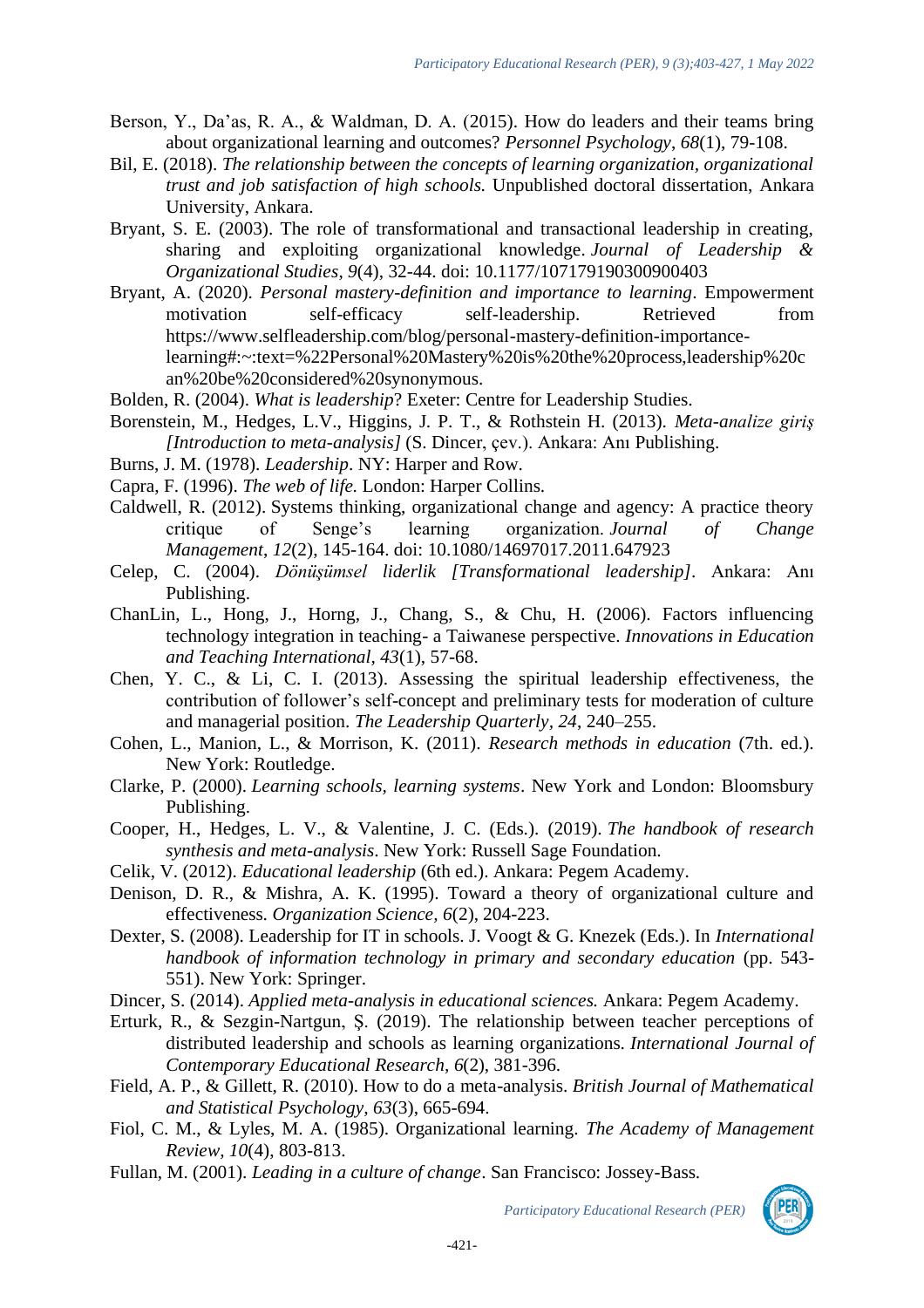- \*Fuziah, M. Y., & Mohd Izham, M. H. (2011). The relationship between principal transformational leadership practices and teacher learning organization practices ın cluster secondary schools. In *2nd Regional Conference on Educational Leadership and Management 4th to 7th July* (pp. 1-10). Kedah: JITRA.
- Galimaka, D. B. (2012). *Organisational climate, organisational learning, innovation and academic achievement in government aided primary schools in Kampala District.*  Unpublished doctoral dissertation, Makerere University, Kampala.
- Garcia-Morales, V. J., Lopez-Martin, F. J., & Llamas-Sánchez, R. (2006). Strategic factors and barriers for promoting educational organizational learning. *Teaching and Teacher Education, 22*(4), 478-502.
- García-Morales, V. J., Jiménez-Barrionuevo, M. M., & Gutiérrez-Gutiérrez, L. (2012). Transformational leadership influence on organizational performance through organizational learning and innovation. *Journal of business research*, *65*(7), 1040- 1050.
- Garvin, D.A. (1993). Building a learning organization. *Harvard Business Review, 71*(4), 78- 91.
- Garvin, D. A., Edmondson, A. C., & Gino, F. (2008). Is yours a learning organization? *Harvard Business Review, 86*(3), 109-116.
- Goh, S. C. (1998). Toward a learning organization: The strategic building blocks. *Advanced Management Journal. 63*(2), 15-22.
- Goh, S. C., & Ryan, P. J. (2002). Learning capability, organization factors and firm performance. In *The 3rd European Conference on Organizational Knowledge, Learning and Capabilities 5-6 April 2002* (pp. 56-6). Athens: Astir Palace Hotel.
- Bahtin, M. M. (2004). *Dostoyevski poetikasının sorunları [Problems of Dostoevsky's poethe]* (C. Soydemir, Çev.) İstanbul: Metis.
- Collinson, V., & Cook, T. F. (2016). *Organizational learning: Improving learning, teaching, and leading in school systems* (M. G. Gulcan, Trans.). Ankara: Pegem Academy.
- Hallinger, P. (2003). Leading educational change: Reflections on the practice of instructional and transformational leadership. *Cambridge Journal of Education, 33*(3), 329-52.
- Hallinger, P. (2011). Leadership for learning: Lessons from 40 years of empirical research. *Journal of Educational Administration, 49*(2), 125-142.
- Hallinger, P., Piyaman, P., & Viseshsiri, P. (2017). Assessing the effects of LCL on teacher professional learning in Thailand. *Teaching and Teacher Education, 67*, 464–476. DOI: 10.1016/j.tate.2017.07.008
- \*Hamzah, M., Yakop, F. M., Nordin, N. M., & Rahman, S. (2011). School as learning organisation: The role of principal's transformational leadership in promoting teacher engagement. *World Applied Sciences, 14*, 58-63.
- Higgins, J. P. T., & Thompson, S. G. (2002). Quantifying heterogeneity in a meta-analysis. *Statistics in Medicine, 21*, 1539-1558.
- Hoch, J. E., Bommer, W. H., Dulebohn, J. H., & Wu, D. (2018). Do ethical, authentic, and servant leadership explain variance above and beyond transformational leadership? A meta-analysis. *Journal of Management, 44*(2), 501-529.
- Hoe, S. L. (2007). Shared vision: a development tool for organizational learning. *Development and Learning in Organizations*, *21*(4), pp. 12- 13. https://doi.org/10.1108/14777280710758817.
- Hosseini, S. H., Hajipour, E., Kaffashpoor, A., & Darikandeh, A. (2020). The mediating effect of organizational culture in the relationship of leadership style with organizational learning. *Journal of human behavior in the social environment, 30*(3), 279-288.

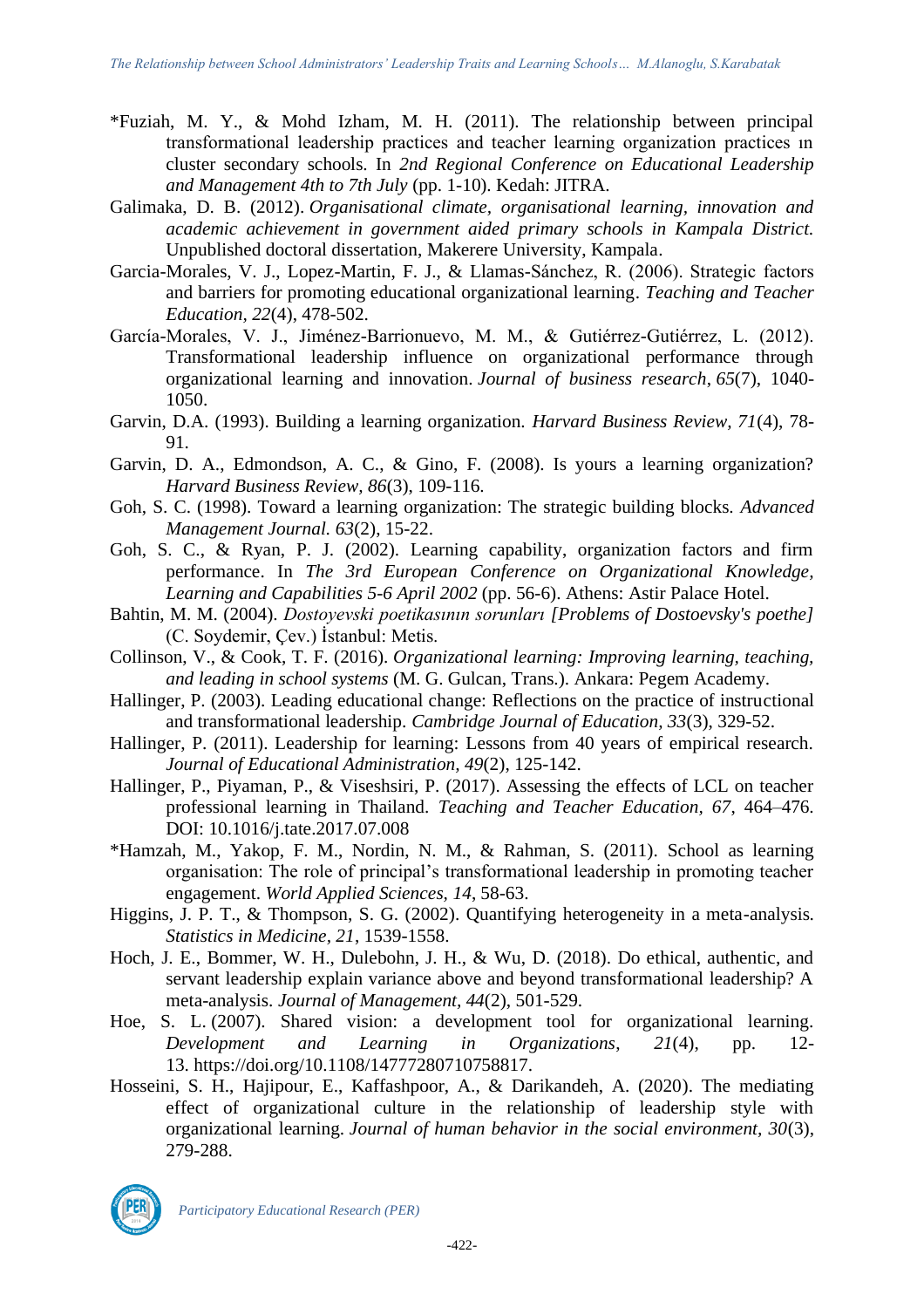- \*Hsiao, H. C., & Chang, J. C. (2011). The role of organizational learning in transformational leadership and organizational innovation. *Asia Pacific Education Review, 12*(4), 621- 631.
- Jacobson, S. (2011). Leadership effects on student achievement and sustained school success. *The International Journal of Educational Management*, *25*(1), 33-44.
- \*Jackson, L. D. (2020). *Influence of teachers' psychological safety, principals' transformational leadership, and organizational uncertainty on Schools as learning organizations.* Unpublished doctoral dissertation, University of Arkansas at Little Rock, Arkansas.
- Jason, M. H. (2000). The role of the principal as transformational leader in a multicultural learning community. *High School Journal, 83*(3), 1-9.
- \*Karabag Kose, E. (2013). *Primary school teachers' mediating impact of organizational silence and participatory decision making in the relationship between leadership styles and organizational learning.* Unpublished doctoral dissertation, Gazi University, Ankara.
- Kareem, J. (2016). The influence of leadership in building a learning organization. *IUP Journal of Organizational Behavior, 15*(1), 7-18.
- \*Keys, M. R. (2010). *The relationship between transformational leadership behaviors of middle school principals, the development of learning communities, and student achievement in rural middle schools in the Mississippi Delta.* Unpublished doctoral dissertation, Union University, Jackson, Tennessee.
- Kocel, T. (2005). *Business Management.* Istanbul: Arıkan Publishing.
- Kofman, F., & Senge, P. M. (1993). Communities of commitment: The heart of learning organizations. *Organizational Dynamics, 22*(2), 5-23.
- \*Korkmaz, M. (2006). The effect of leadership practices on organizational learning and student outcomes in Turkish high schools. *Educational Administration: Theory and Practice*, *48*(48), 503-529.
- Korkmaz, M. (2008). A study of relationship between leadership styles on the characterictics of learning organizations in Turkish public schools. *Educational Management in Theory and Practice, 53*(53), 75-98.
- Koybasi Semin, F. (2020). The relationship between transformational leadership and organizational learning in educational organizations: A meta-analysis study. *Hacettepe University Journal of Education*. Advance online publication. doi: 10.16986/HUJE.2020064441
- Kruse, K. (2013). *What is leadership*? Forbes. Retireved from [http://www.forbes.com/sites/kevinkruse/2013/04/09/what-is-leadership.](http://www.forbes.com/sites/kevinkruse/2013/04/09/what-is-leadership)
- \*Kurland, H., Peretz, H., & Hertz‐Lazarowitz, R. (2010). Leadership style and organizational learning: The mediate effect of school vision. *Journal of Educational Administration, 48*(1), 7-30.
- Kursunoglu, A., & Tanriogen, A. (2009). The relationship between teachers' perceptions towards instructional leadership behaviors of their principals and teachers' attitudes towards change. *Procedia Social and Behavioral Sciences, 1*(1), 252-258.
- Lei, D., Slocum, J. W., & Pitts, R. A. (1999). Designing organizations for competitive advantage: the power of unlearning and learning. *Organizational Dynamics*, *27*(3), 24- 38.
- Leithwood, K. (1994). Leadership for school restructuring. *Educational Administration Quarterly, 30*(4), 498-518.
- Leithwood, K., & Jantzi, D. (2006). Transformational school leadership for large scale reform: effects on students, teachers, and their classroom practices. *School Effectiveness and School Improvement, 17*, 201-227.

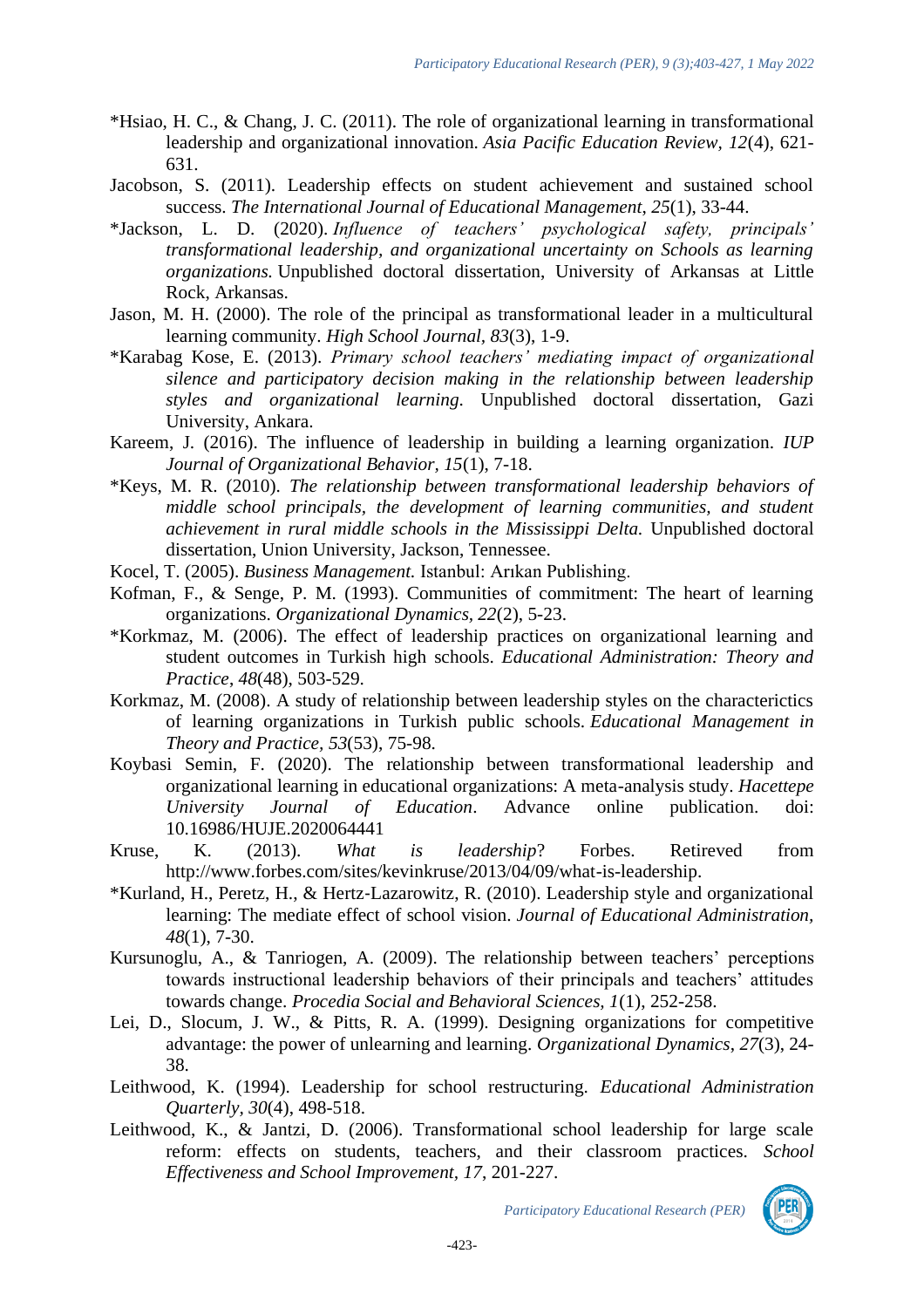- Leithwood, K., & Sleegers, P. (2006) Transformational school leadership: Introduction. *School Effectiveness and School Improvement, 17*(2), 143-144. DOI: 10.1080/09243450600565688
- Leithwood, K., Sun, J., & Pollock, K. (Eds.). (2017). *How school leaders contribute to student success: The four paths framework* (Vol. 23). Springer.
- Leithwood, K. (2021). A review of evidence about equitable school leadership. *Education Sciences*, *11*(8), 377. https://doi.org/10.3390/ educsci11080377.
- Leithwood, K., Sun, J., & Schumacker, R. (2020). How school leadership influences student learning: A test of "The four paths model". *Educational Administration Quarterly*, *56*(4), 570-599.
- Lewis, S., & Clarke, M. (2001). Forest plots: Trying to see the wood and the trees. *British Medical Journal, 322*, 1479-1480.
- Lipshitz, R., Popper, M., & Friedman, V. J. (2002). A multifacet model of organizational learning. *The journal of applied behavioral science*, *38*(1), 78-98.
- Louis, K. S., Dretzke, B., & Wahlstrom, K. (2010). Instructional leadership, shared leadership and student learning: An exploration of the role of the principal. *School Effectiveness and School Improvement, 21*(3), 315-336.
- Lunenburg, F. C., & Ornstein, A. C. (2013). *Educational administration: Concepts and practices* (6th ed.). London: Sage.
- Malhotra, Y. (1996) *Organizational learning and learning organizations: An overview.* http://www.brint.com/papers/orglrng.htm
- \*Manshadi, M. D., Ebrahimi, F. P., & Abdi, H. M. (2014). A study of the relationship between transformational leadership and organizational learning. *European Journal of Experimental Biology, 4*(1), 12-20.
- Marsick, V. J., & Watkins, K. E. (1997). Lessons from informal and incidental learning. *Management learning: Integrating perspectives in theory and practice*, 295- 311.
- Matthews, P., & Lewis, P. (2009). *How do school leaders successfully lead learning?*. School leaders report. London: National College for School Leadership.
- Menguc, B., Auh, S., & Shih, E. (2007). Transformational leadership and market orientation: Implications for the implementation of competitive strategies and business unit performance. *Journal of business research*, *60*(4), 314-321.
- Middlewood, D. P. R., & Beer, J. (2005). *Creating learning school*. London: Paul Chapman Publish.
- Mulford, B., & Silins, H. (2003). Leadership for organisational learning and improved student outcomes—What do we know?. *Cambridge Journal of Education, 33*(2), 175-195.
- \*Nordin, N., & Kasbon, H. (2013). A study on leadership behaviour and organizational learning in higher learning institutions. *GSE e-journal of education, 1*, 125-134.
- OECD (2016). *What makes a school a learning organisation? A guide for policy makers, school leaders and teachers*. OECD-UNICEF Report.
- Omur, Y. E., & Argon, T. (2016). Teacher opinions on the innovation management skills of school administrators and organizational learning mechanisms. *Eurasian Journal of Educational Research, 66*, 243-262. DOI: 10.14689/ejer.2016.66.14
- \*Papazoglou, A., & Koutouzis, M. (2017). Leadership for transforming Greek schools into learning organizations. *In 26th ENIRDELM Conference 14-17 September 2017* (pp.21-35). Krakow: [Jagiellonian University.](http://www.uj.edu.pl/)
- Pedler, M., Burgoyn, J., & Boydell, T. (1991). *The learning company a strategy for sustainable development* (1st.ed.). London: McGraw-Hill Book Company.
- \*Pimonratanakan, S., Intawee, T., Krajangsaeng, K., & Pooripakdee, S. (2017). Transformational leadership climate through learning organization toward the

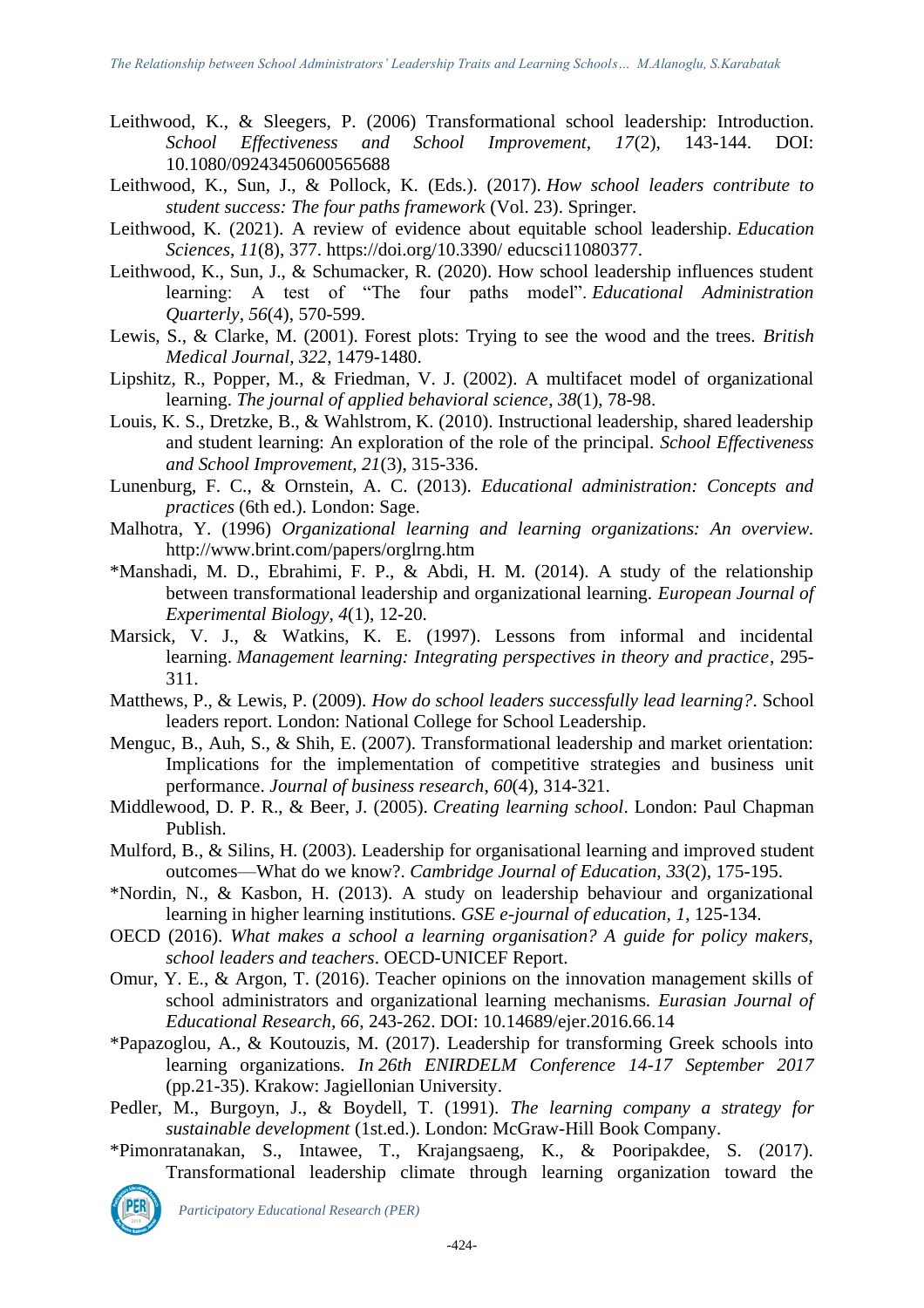organizational development. *Journal of Administrative and Business Studies, 3*(6), 284-291.

- Popper, M., & Lipshitz, R. (2000). Installing mechanisms and instilling values: the role of leaders in organizational learning. *The Learning Organization, 7*(3), 135-145.
- Rashid, R. A., & Mansor, M. (2018). The influence of organizational learning on teacher leadership. *International Journal of Academic Research in Business and Social Sciences, 8*(4), 1254-1267.
- Rianto, M. R., Jasfar, F., & Arafah, W. (2021). Mediating effect of organization learning on the relationship between strategic change, knowledge management and transformational leadership: Case of Indonesian Islamic Banks. *Journal of Economic Development, Environment and People*, *10*(3), 26-49.
- Rubin, R. S., Munz, D. C., & Brommer, W. H. (2005). Leading from within: the effects of emotion recognition and personality on transformational leadership behavior. *Academy of Management Journal, 48*(5), 845-858.
- Ustun, U. (2012). *To what extent is problem-based learning effective as compared to traditional teaching in science education? A meta-analysis study*. Unpublished doctoral dissertation, METU, Ankara.
- \*Safia, M. (2020). *The relationship between the transformational leadership roles, the level of secondary schools as learning organization and teachers' satisfaction from the perspective of teachers.* Unpublished master's thesis, Atatürk University, Erzurum.
- Senge, P. M. (1990). *The discipline*. London: Century Business.
- Senge, P. M. (2011). *Beşinci disiplin [The [fifth discipline\]](https://www.emerald.com/insight/content/doi/10.1108/eb025496/full/html).* Istanbul: Yapı Kredi.
- Senge, P. M. (2014). *The fifth discipline fieldbook: Strategies and tools for building a learning organization*. [Redfern, New South Wales:](https://en.wikipedia.org/wiki/Redfern,_New_South_Wales) Currency.
- Senge, P.M., Cambron-McCabe, N., Lucas, T., Smith, B., Dutton, J.,  $\&$ Klein, A. (2012). *Schools that learn (updated and revised): A fifth discipline fieldbook for educators, parents, and everyone who cares about education*. New York, NY: Doubleday.
- Senge, P., Roberts, C., Ross, R.B., Smith, B. J., & Kleiner, A. (1994). *The fifth discipline fieldbook.* New York: Doubleday.
- Sergiovanni, T. J. (2001). *The principalship: A reflective practice*. San Antonio, TX: Trinity Press.
- Singh, B. S. (2018). How school leaders contribute to student success: the four paths framework, *School Leadership & Management*, doi: 10.1080/13632434.2018.1523143
- Srimulyani, V. A., & Hutajulu, K. T. (2013). The impact of servant leadership on organizational learning and teacher performance: A study on high school and vocational school teachers in Madiun City. *Indonesian Journal of Management and Business, 1*(1), 42-53.
- Stata, R. (1989). Organizational learning-the key to management innovation. *Sloan. Management Review, 30* (3), 63-74.
- Susan, B., & Whiteley, P. (2007). *Kusursuz liderlik [Impeccable leadership]*. İstanbul: Acar Publishing.
- Swieringa, J., & Wierdsma, A. F. (1992). *Becoming a learning organization: Beyond the learning curve* (Vol. 62753). [Boston, Massachusetts:](https://www.google.com/search?sxsrf=ALeKk00eMzQ7PxKpi2RpKcyTUdnR6cFfsQ:1616279484728&q=Boston&stick=H4sIAAAAAAAAAOPgE-LSz9U3ME6qMDbMU-IAsQ2TK-K1NDLKrfST83NyUpNLMvPz9POL0hPzMqsSQZxiq_TEoqLMYqBwRuEiVjan_OKS_LwdrIwALVMF3k4AAAA&sa=X&ved=2ahUKEwjmyq2k9r_vAhXOlosKHVSOA_0QmxMoATAVegQIFxAD) Addison-Wesley Longman Limited.
- Sen, S. (2019). SPSS ile meta-analiz nasıl yapılır? [How to do meta-analysis with SPSS?] *Harran Education Journal, 1*(2), 1-49. doi: 110.22596/2019.0401.21.49
- Sen, S., & Yildirim, İ. (2020). *Meta-analysis applications with CMA.* Ankara: Nobel Publishing.
- Toremen, F. (2001). *Learning school*. Ankara: Nobel Publishing.

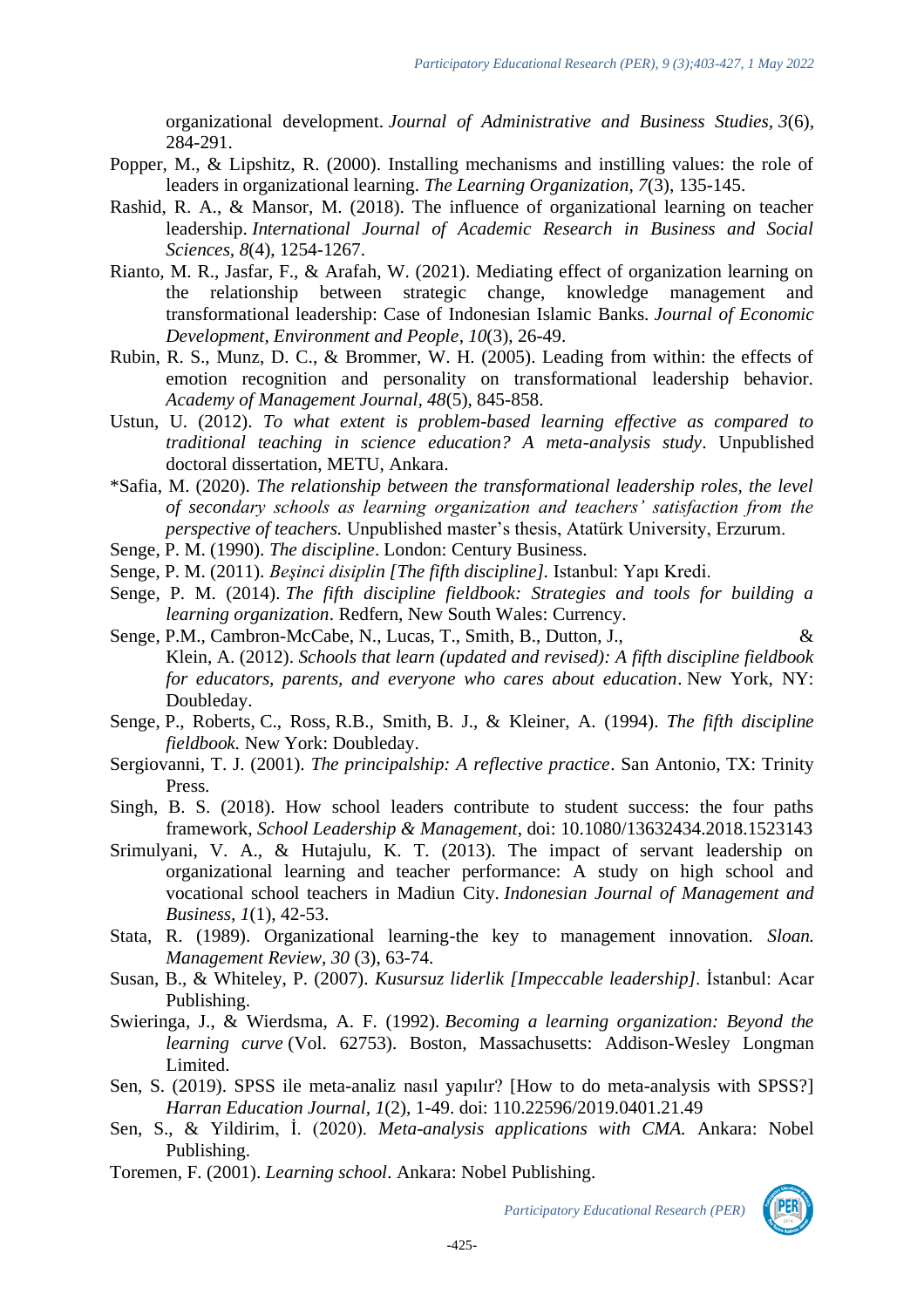- Turan, S. (2020). *What is leadership?* In K. Yılmaz (Ed.), *Leadership theory-researchpractice* (pp. 1-5). Ankara: Pegem Academy.
- \*Uddin, M. A., Fan, L., & Das, A. K. (2017). A study of the impact of transformational leadership, organizational learning, and knowledge management on organizational innovation. *Management Dynamics, 16*(2), 42-54.
- Vashdi, D. R., Levitats, Z. S., & Grimland, S. (2019). Which transformational leadership behaviors relate to organizational learning processes? *The Learning Organization*, *26*(2), 176-189.
- \*Waruwu, H., Asbari, M., Purwanto, A., Nugroho, Y. A., Fikri, M. A. A., Fauji, A., ... & Dewi, W. R. (2020). The role of transformational leadership, organizational learning and structure on innovation capacity: Evidence from Indonesia private schools. *EduPsyCouns: Journal of Education, Psychology and Counseling, 2*(1), 378- 397.
- Watkins, K. E., & Marsick, V. J. (1993). *Sculpting the learning organization: Lessons in the art and science of systemic change*. San Francisco, CA: Jossey-Bass.
- Wick, C. W., & Leon, L. S. (1995). From ideas to action: creating a learning organization. *Human Resource Management*, *34*(2), 299-311.
- Woolner, P. (1995). *A development model of the learning organization*. Toronto: Woolner Associates.
- Xie, L. (2018). Leadership and organizational learning culture: a systematic literature review. *European Journal of Training and Development*. doi:10.1108/ejtd-06-2018-0056
- Xie, L. (2020). The impact of servant leadership and transformational leadership on learning organization: A comparative analysis. *Leadership & Organization Development Journal, 41*(2), 220-236.
- Yukl, G. (2010). *Leadership in organization*. New Jersey: Pearson.